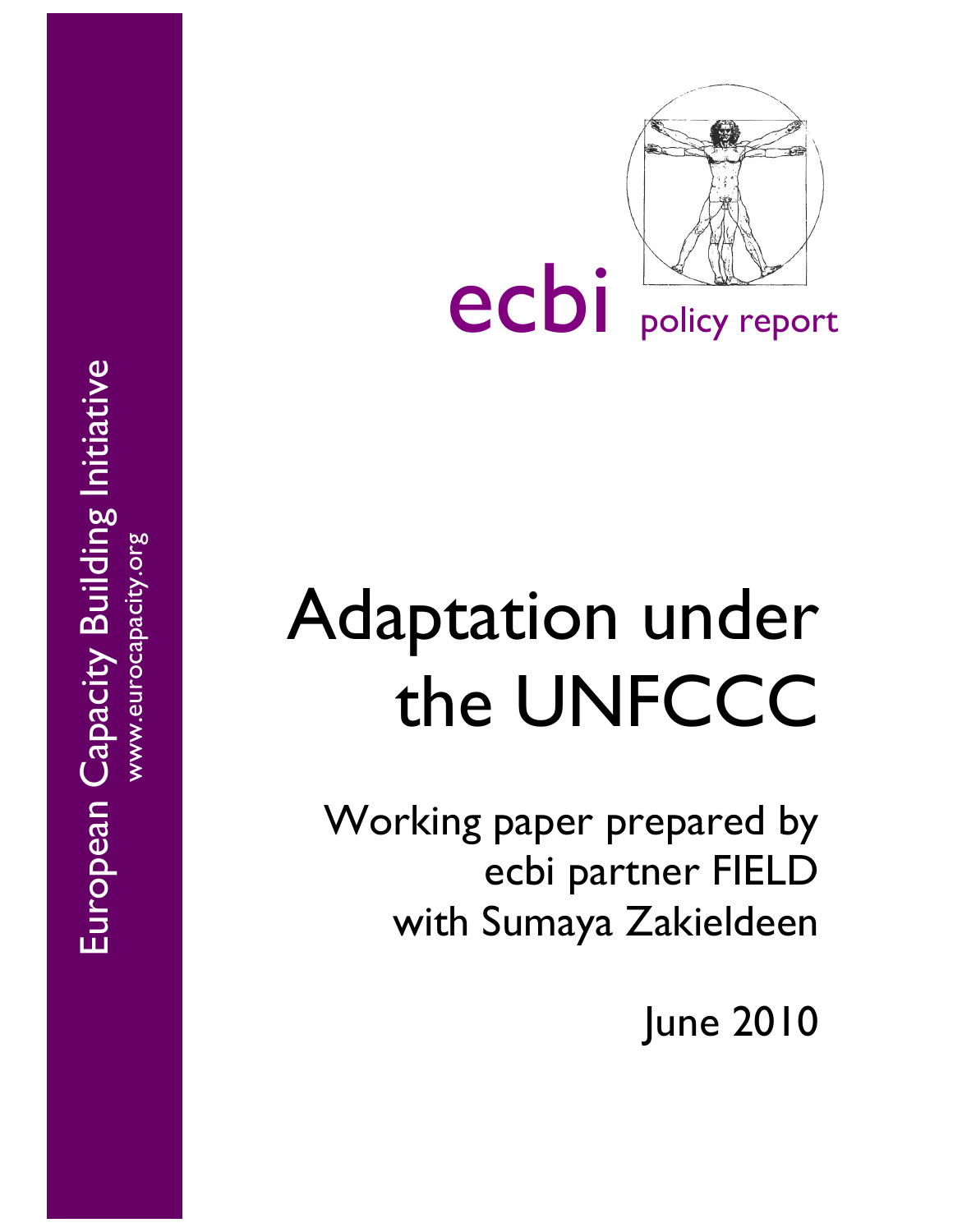The contents of this paper are the authors' sole responsibility. They do not necessarily represent the views of the European Capacity Building Initiative (ecbi) or any of its Members

All rights reserved. No part of this publication may be reproduced, stored in a retrieval system, or transmitted in any form or by any means, electronic, mechanical, photocopying, recording, or otherwise, without prior permission of the ecbi.

#### **Acknowledgments:**

This work has been made possible through funding support to the ecbi from the **UK Department of International Development (DFID)**.



Other Acknowledgments

#### **About the authors:**

The Foundation for International Environmental Law and Development (FIELD), an ecbi partner, is a group of public international lawyers committed to promoting fair and effective outcomes for all by helping vulnerable countries, communities and campaigners negotiate for fairer international environmental laws. Our work is more than that of a conventional law firm: it includes capacity building, research and advocacy. We work with local partners, national and international NGOs and institutions. Website: www.field.org.uk.

#### **Dr. Sumaya Zakieldeen**

Sumaya is an Assistant Professor at the Institute of Environmental Studies in Khartoum University. She has been involved in climate change issues since 1998, participated in the preparation of almost all the programmes and the National Documents of Sudan that were prepared by the climate change focal point (NAPA, NCs etc.). She has been very engaged in climate change negotiations as part of the Sudanese delegation since the year 2005. Last year she was part of the team that chaired the Group of 77 and China. On the other hand Sumaya is quite involved with NGO activities. Currently she is the CLACC fellow (Capacity Strengthening for Adaptation to Climate Change) for Sudan and coordinates two climate change programmes for the Sudanese Environment Conservation Society (SECS) – these are CLACC and CBAA (Community Based Adaptation in Africa).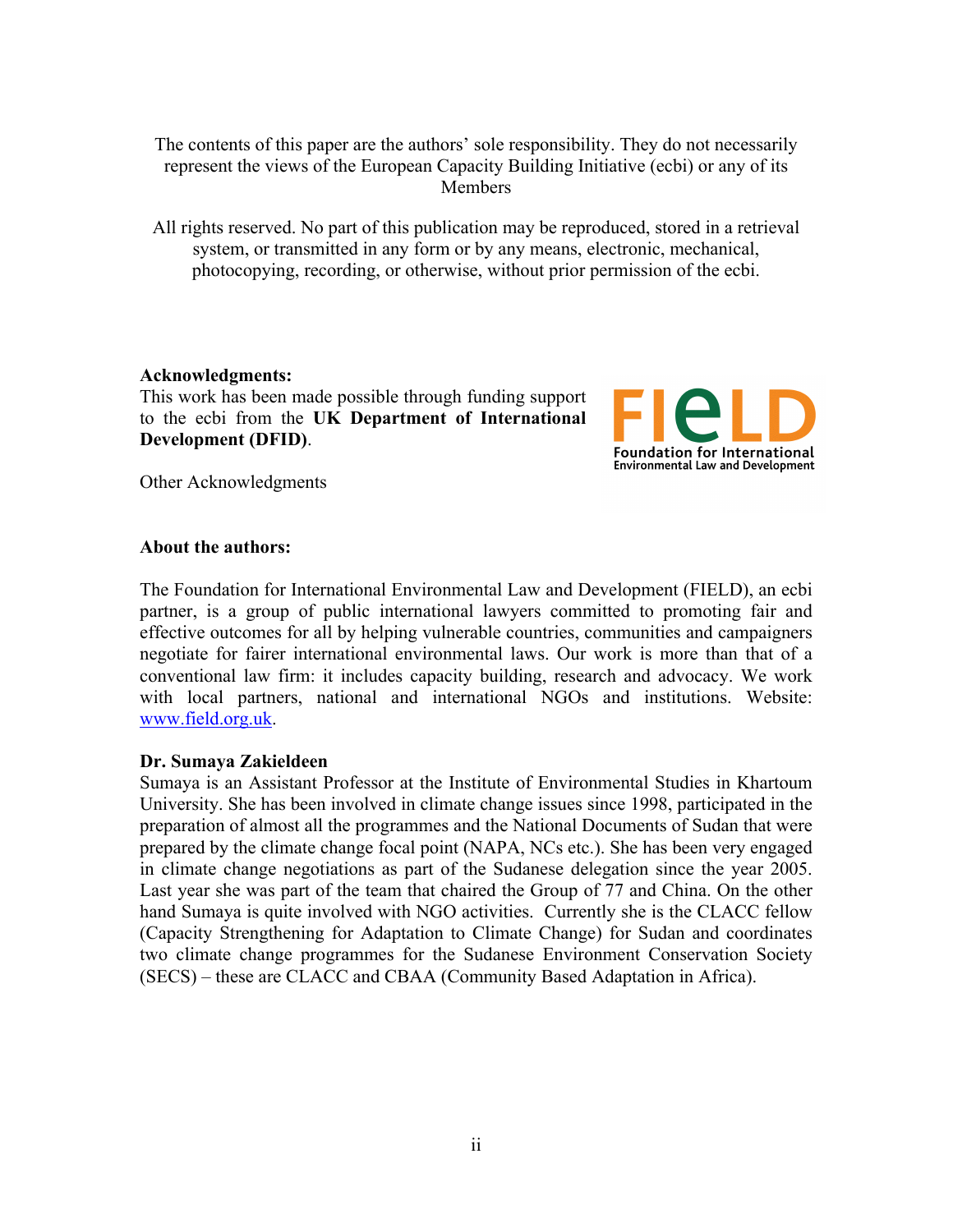## Acronyms

| <b>AOSIS</b>  | Alliance of Small Island States                                                             |
|---------------|---------------------------------------------------------------------------------------------|
| AWG-KP        | Ad hoc Working Group on further commitments for Annex<br>I Parties under the Kyoto Protocol |
| AWG-LCA       | Ad hoc Working Group on Long-term Cooperative Action<br>under the Convention                |
| <b>BAP</b>    | <b>Bali Action Plan</b>                                                                     |
| <b>COP</b>    | Conference of the Parties                                                                   |
| <b>GEF</b>    | Global Environment Facility                                                                 |
| <b>GHGs</b>   | Greenhouse gases                                                                            |
| <b>IPCC</b>   | Intergovernmental Panel on Climate Change                                                   |
| <b>LDCs</b>   | <b>Least Developed Countries</b>                                                            |
| <b>LEG</b>    | <b>Least Developed Countries Expert Group</b>                                               |
| <b>LDCF</b>   | <b>Least Developed Country Fund</b>                                                         |
| <b>NWP</b>    | Nairobi Work Programme                                                                      |
| <b>NAPAs</b>  | National adaptation programmes of action                                                    |
| <b>SCCF</b>   | Special Climate Change Fund                                                                 |
| <b>SBI</b>    | Subsidiary Body for Implementation                                                          |
| <b>SBSTA</b>  | Subsidiary Body for Scientific and Technological Advice                                     |
| <b>UNDP</b>   | <b>United Nations Development Programme</b>                                                 |
| <b>UNEP</b>   | <b>United Nations Environment Programme</b>                                                 |
| <b>UNFCCC</b> | United Nations Framework Convention on Climate Change                                       |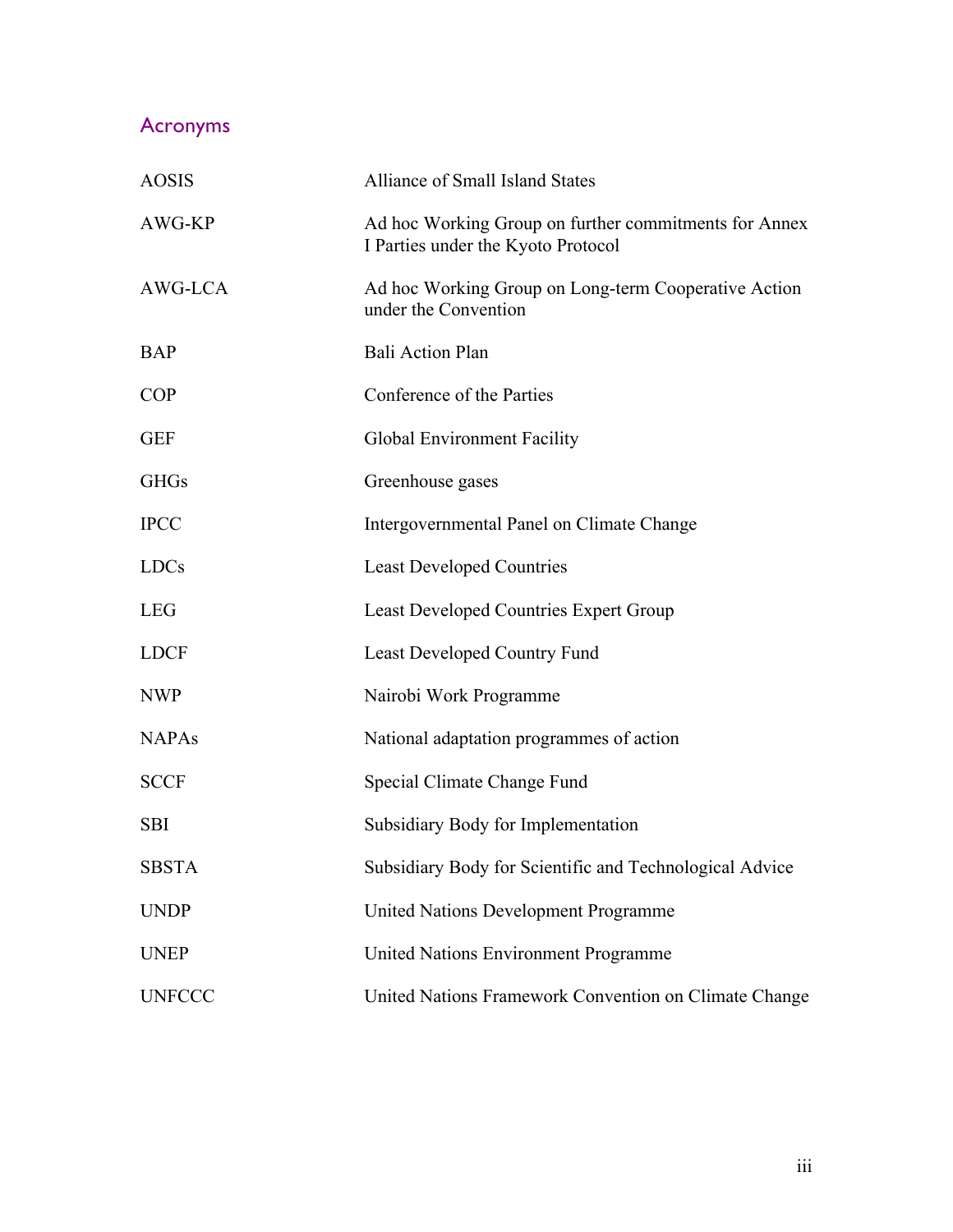### Executive Summary

The latest scientific evidence shows that many key climate indicators are already moving beyond the patterns of natural variability within which contemporary society and economy have developed and thrived. Science also shows that climate change is already having strong effects on human societies and the natural world, and is expected to do so for decades to come. Regardless of how quickly the world's countries reduce their greenhouse gas (GHG) emissions, an effective, well-funded 'adaptation safety net' is required for those people least capable of coping with these effects. This working paper analyses provisions for action on adaptation under the UN Framework Convention on Climate Change (Convention) and progress made on implementation of these provisions.

Africa is one of the most vulnerable continents to climate change and climate variability, a situation aggravated by the interaction of 'multiple stresses', occurring at various levels, and low adaptive capacity. Agricultural production and food security in many African countries and regions are likely to be severely compromised by climate change and climate variability. Among other things, climate change will aggravate the water stress currently faced by some countries, climate variability and change could result in low-lying lands being inundated, with resultant impacts on coastal settlements; and human health, already compromised by a range of factors, could be further negatively impacted by climate change and climate variability.

The Convention provides an international platform for countries to work together to reduce greenhouse gas emissions and adapt to human-induced climate change. Nevertheless, articulating adaptation under the UN framework is a challenge because it is not addressed in the Convention in a comprehensive way. Many of the Convention's articles are relevant to adaptation and the term is used frequently, but it is not defined. Therefore, we are left to understand the term in relation to those terms which are defined, such as 'climate change' and the 'adverse effects of climate change'.

While adaptation has been discussed in the Convention process since it was agreed in 1992, progress on adaptation has been slow. The two Convention articles which are central to addressing adaptation in developing countries are articles 4.8 and 4.9. Article 4.8 requires all Parties to give full consideration to the actions necessary to meet the specific needs and concerns of developing country Parties 'arising from the adverse effects of climate change and / or the impact of the implementation of response measures', including actions relating to funding, insurance and the transfer of technology. The adverse effects of climate change and the impacts of response measures (measures taken to mitigate GHG emissions) have different causes, nature, and timing; and the groups affected have different vulnerabilities and interests. As a result, their linkage in the same article under the Convention has proven challenging in attempts to negotiate separately on ways to address adaptation to the adverse effects of climate change.

The needs of the least developed countries (LDCs) are addressed in article 4.9 of the Convention. Article 4.9 requires Parties to take full account of the specific needs and special situations of LDCs with regard to funding and transfer of technology. One of the central decisions on adaptation activities is 5/CP.7 which focuses primarily on the identification of actions under articles 4.8 and 4.9. More specifically, decision 5/CP.7 is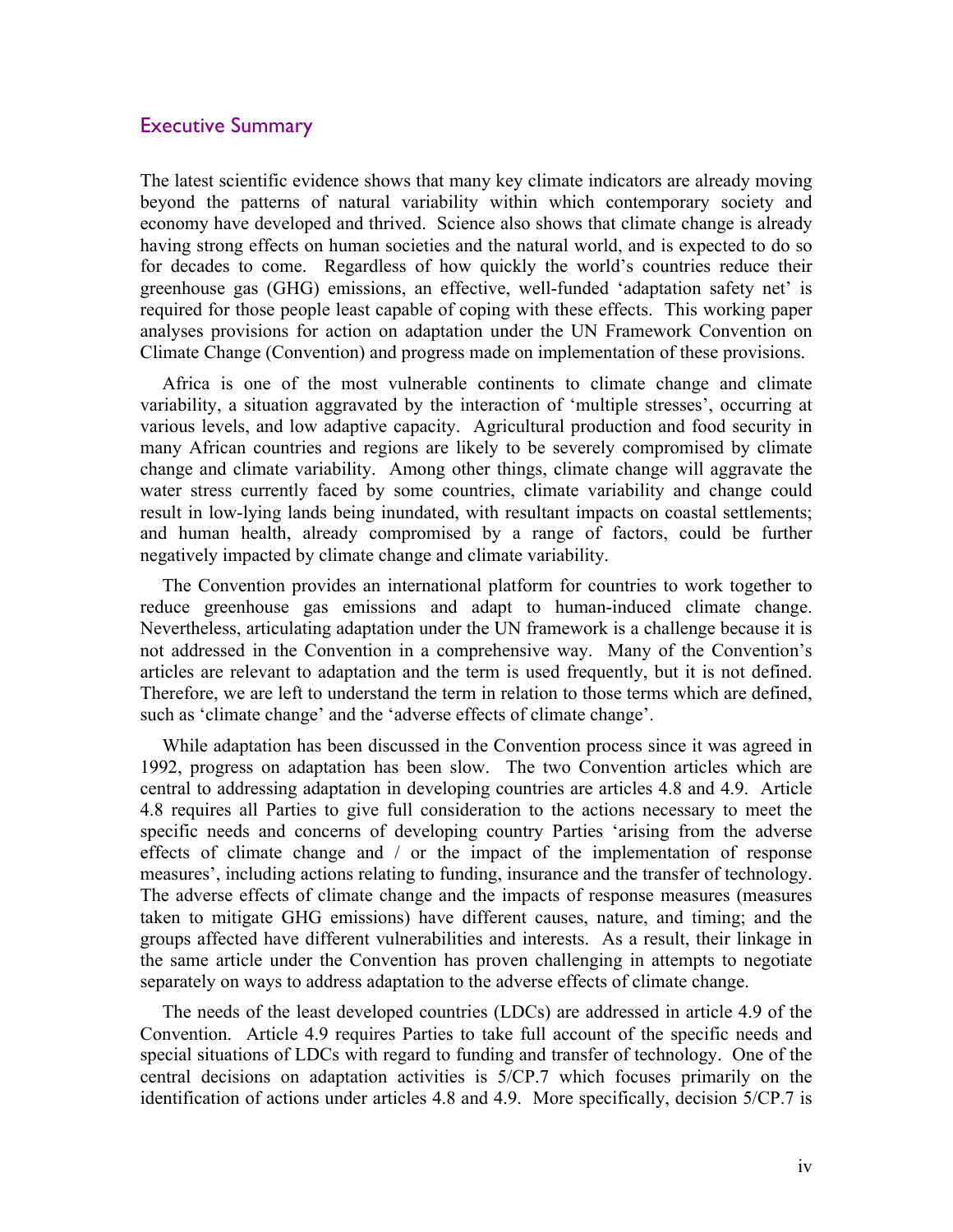divided into four areas: (1) the adverse effects of climate change; (2) the implementation of Article 4.9 (which relates to LDCs); (3) the impacts of the implementation of response measures; and (4) further multilateral work. Decision 5/CP.7 is bolstered by decision 1/CP.10, which lays out areas in which further work is needed.

The lack of adequate financing for adaptation is a major concern for developing countries, and one of the major failings of the Convention process thus far. Despite the clear language of Convention articles 4.3 and 4.4, funding for adaptation has eroded almost completely under the Convention's financial mechanism. While the outcome of the Copenhagen climate change summit in December 2009 failed to provide clarity, ongoing negotiations under the Ad-hoc Working Group on Long-term Cooperative Action (AWG-LCA) provide scope for injecting new momentum into elaboration of an adaptation framework under the Convention. While there are currently a wide range of ideas that have been articulated and put on the table in the LCA process, any approach to adaptation under the Convention must be able to assist developing country Parties in determining and expressing their adaptation needs while responding to these prioritised needs in an organised and equitable manner.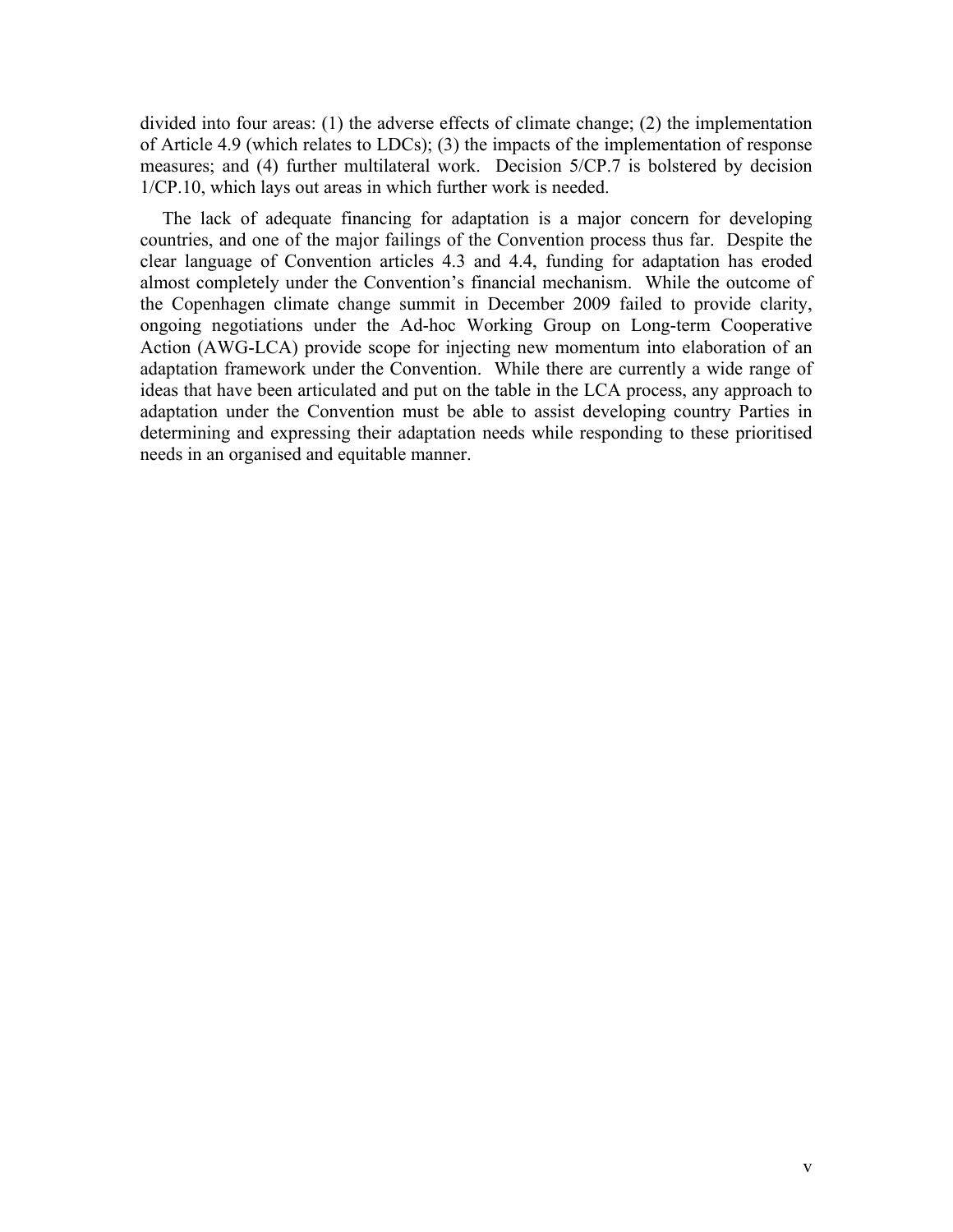#### Introduction

The 4<sup>th</sup> Assessment Report (AR4) of the Intergovernmental Panel on Climate Change (IPCC) published in 2007 finds that most of the observed increase in global average temperatures since the mid-20th century is very likely due to the observed increase in human-induced greenhouse gas (GHG) concentrations.<sup>1</sup> Furthermore, under current GHG mitigation policies, the IPCC has determined that GHG concentrations will continue to grow<sup>2</sup> and current evidence shows that regional climate change, particularly temperature increases, has already begun to affect many natural systems.<sup>3</sup> As the leading body for the assessment of climate change, IPCC's AR4 is deemed to provide the best available scientific information on climate change. Among other things, this information guides Parties to the United Nations Framework Convention on Climate Change (UNFCCC) in their review of national climate change policies and the calculation of emissions volumes.

*Adaptation* is the adjustment in natural or human systems in response to actual or expected climatic stimuli or their effects, which moderates harm or exploits beneficial opportunities.

*Vulnerability* is the degree to which a system is susceptible to, and unable to cope with, adverse effects of climate change, including climate variability and extremes. *Vulnerability* is a function of the character, magnitude, and rate of climate change and variation to which a system is exposed, the sensitivity and adaptive capacity of that system.

IPCC, 4th Assessment Report, 2007

While the 2007 AR4 has already been instrumental in increasing both public and political awareness of the societal risks associated with unchecked emission of GHGs, since the production of the IPCC report, new knowledge has emerged that furthers understanding of the impacts of human influence on the climate. This knowledge was recently brought together in an international scientific congress held in Copenhagen in March  $2009<sup>4</sup>$  One of the key messages coming out of this congress is that the climate is changing near the upper boundary of the IPCC range of projections. Many key climate indicators are already moving beyond the patterns of natural variability within which contemporary society and economy have developed and thrived.<sup>5</sup>

Another key message from the congress is that climate change is already having, and will have, strong effects on human societies and the natural world, regardless of how quickly and effectively the world's countries reduce their GHG emissions, and an effective, well-funded 'adaptation safety net' is required for those people least capable of coping with these effects. $6$  It is now inevitable that human-induced climate change will result in sea level rise, changes in the intensity and frequency of extreme weather events, and alternations in patterns of biodiversity. The fact that we are reaching a dangerous level of climate change far more quickly than predicted just a few years ago, that we are

 $\frac{1}{1}$ <sup>1</sup> IPCC AR4 Summary for Policymakers, p. 5, *available at* www.ipcc.ch.

<sup>2</sup> *Id*. at p. 7.

<sup>3</sup> *Id*. at p. 2.

<sup>4</sup> For further information see the Synthesis Report: Climate Change – Global Risks, Challenges & Decisions, Copenhagen 2009, 10 – 12 March, *available at* www.climatecongress.ku.dk.

<sup>5</sup> *Id*. at p. 6.

 $^6$   $\mathit{Id}.$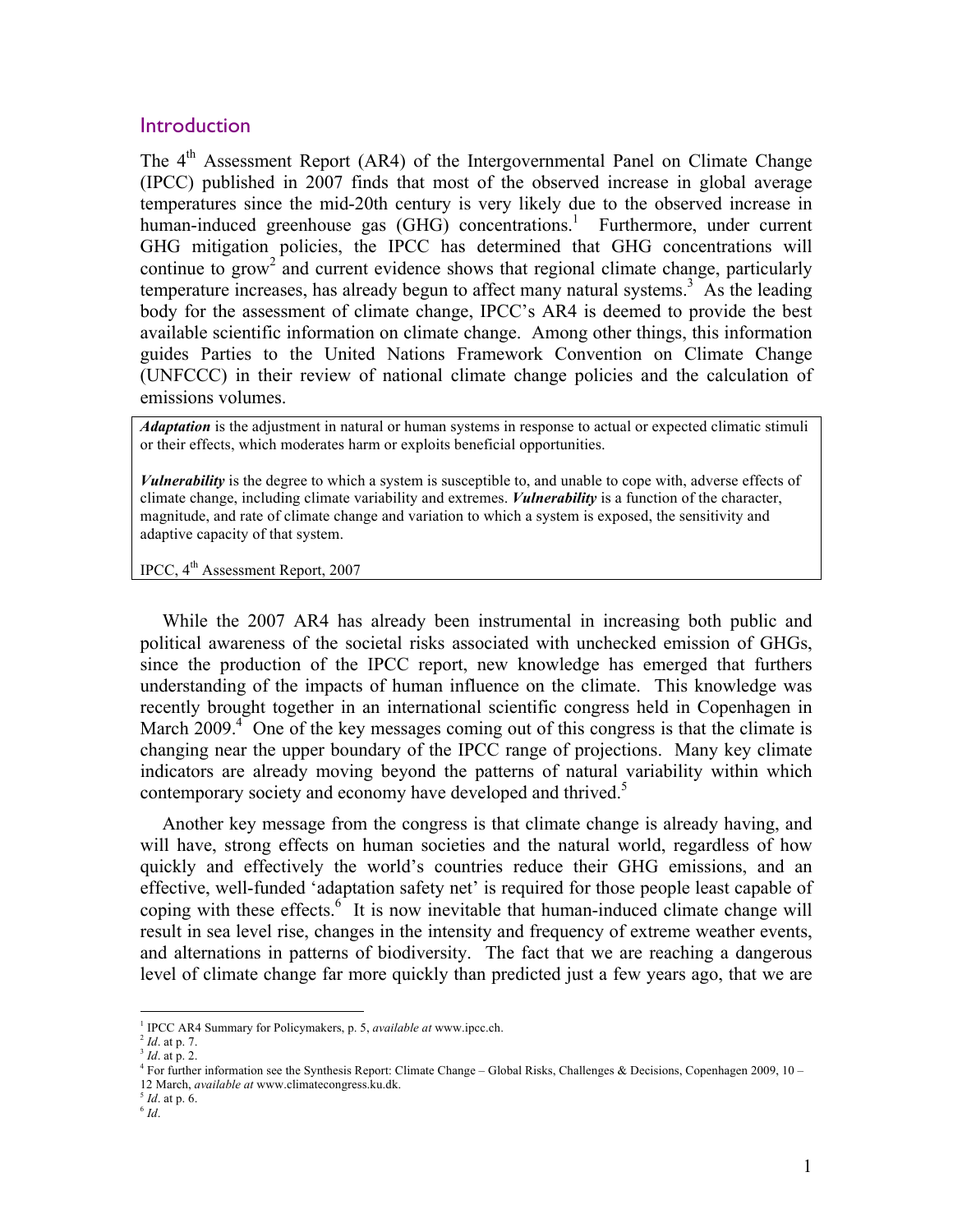already being required to adapt to these changes and the least capable of coping will suffer the most, provides the fundamental context for developing country Parties negotiating a deal on enhanced action on adaptation under the climate change convention.

#### **Impacts, Adaptation and Vulnerability – Africa**

Key messages from the IPCC's 4<sup>th</sup> Assessment Report, Chapter 9, Africa

- Africa is one of the most vulnerable continents to climate change and climate variability, a situation aggravated by the interaction of 'multiple stresses', occurring at various levels, and low adaptive capacity (high confidence).
- African farmers have developed several adaptation options to cope with current climate variability, but such adaptations may not be sufficient for future changes of climate (high confidence).
- Agricultural production and food security (including access to food) in many African countries and regions are likely to be severely compromised by climate change and climate variability (high confidence).
- Climate change will aggravate the water stress currently faced by some countries, while some countries that currently do not experience water stress will become at risk of water stress (very high confidence).
- Changes in a variety of ecosystems are already being detected, particularly in southern African ecosystems, at a faster rate than anticipated (very high confidence).
- Climate variability and change could result in low-lying lands being inundated, with resultant impacts on coastal settlements (high confidence).
- Human health, already compromised by a range of factors, could be further negatively impacted by climate change and climate variability, e.g., malaria in southern Africa and the East African highlands (high confidence).

## **Adaptation under the UN Framework Convention on Climate Change**<sup>7</sup>

Articulating adaptation under the UN framework is a challenge because it is not addressed in the Convention in a comprehensive way. Many of the Convention's articles are relevant to adaptation and the term is used frequently, but it is not defined. Therefore, we are left to understand the term in relation to those terms which are defined, such as 'climate change' and the 'adverse effects of climate change'.8

The two Convention articles which are central to addressing adaptation in developing countries are articles 4.8 and 4.9. Article 4.8 requires all Parties to give full consideration to the actions necessary to meet the specific needs and concerns of developing country Parties 'arising from the adverse effects of climate change and / or the impact of the implementation of response measures', including actions relating to funding, insurance and the transfer of technology. The adverse effects of climate change and the impacts of response measures (measures taken to mitigate GHG emissions) have different causes,

<sup>-&</sup>lt;br>7  $^7$  For a detailed analysis of adaptation under the UNFCCC, please see Mace, MJ, 'Adaptation under the UN Framework Convention on Climate Change: The International Legal Framework' in *Fairness in Adaptation to Climate Change* (Adger, WN *et al* eds.) 2006.

<sup>8</sup> UNFCCC, article 1.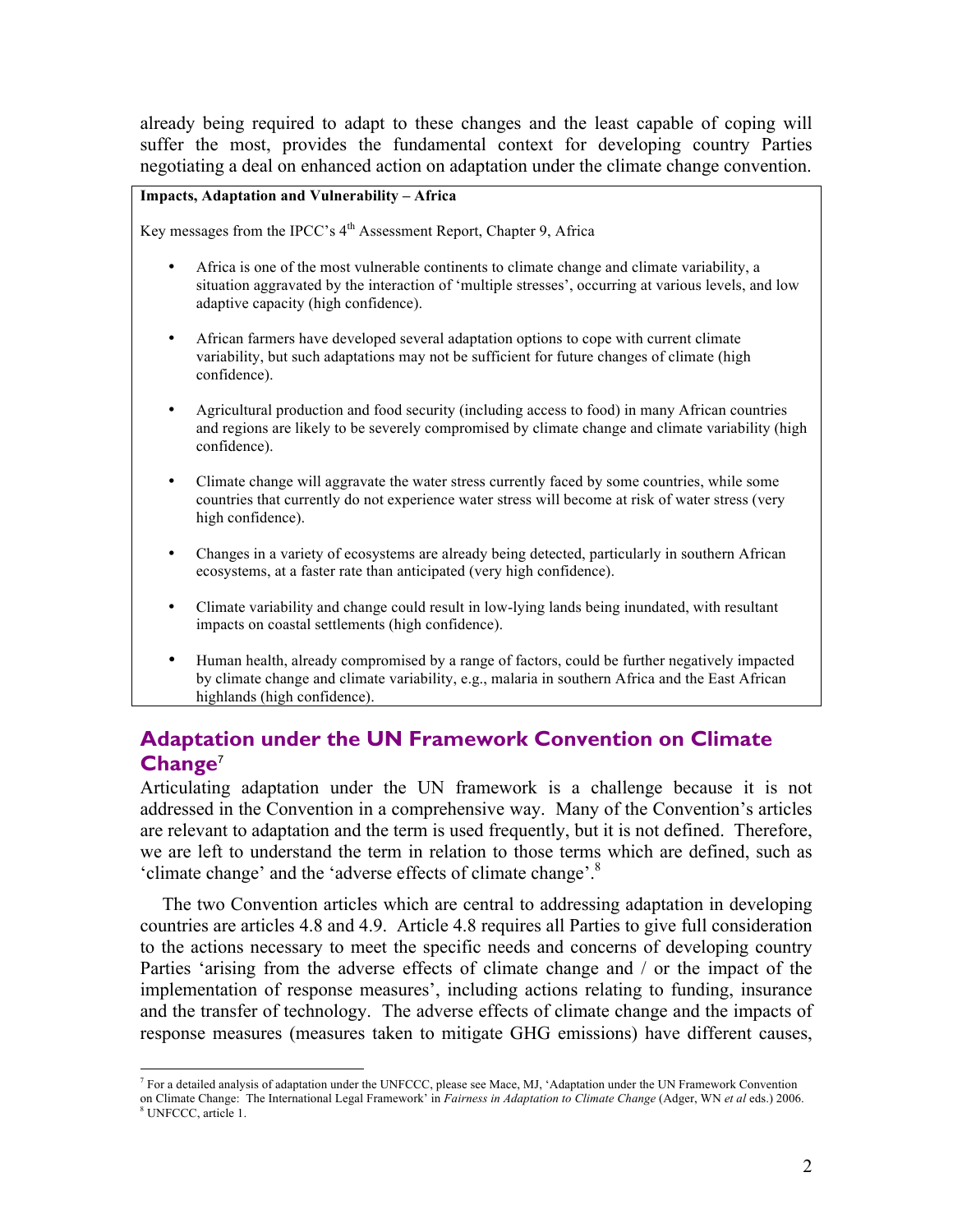nature, and timing; and the groups affected have different vulnerabilities and interests. As a result, their linkage in the same article under the Convention has proven challenging when negotiating separately on ways to address adaptation to the adverse effects of climate change.

The needs of the least developed countries (LDCs) are addressed in article 4.9 of the Convention. Article 4.9 requires Parties to take full account of the specific needs and special situations of LDCs with regard to funding and transfer of technology. Elaborating necessary actions under articles 4.8 and 4.9 is a slow and ongoing process. In 2001, the seventh conference of the Parties (COP 7) marked a breakthrough on adaptation with the Marrakech Accords which contain a series of decisions on adaptation actions and funding. The central Marrakech decision on adaptation activities is 5/CP.7 which focuses primarily on the identification of actions under articles 4.8 and 4.9. More specifically, decision 5/CP.7 is divided into four areas: (1) the adverse effects of climate change; (2) the implementation of Article 4.9 (which relates to LDCs); (3) the impacts of the implementation of response measures; and (4) further multilateral work.

Among other things, decision 5/CP.7 creates a work programme for LDCs and a mechanism for identifying the urgent and immediate needs of LDCs. 5/CP.7 also includes the development, preparation and implementation of National Adaptation Programmes of Action (NAPAs). These will be discussed in more detail below. The final section of decision 5/CP.7 provides for workshops to identify further actions under articles 4.8 and 4.9, including actions on integrated assessments, synergies between conventions, modelling, economic diversification and insurance. In the years since decision 5/CP.7, adaptation negotiations have been largely centred on how to take forward the outcomes of these workshops.

#### **Current adaptation agenda items being addressed by Parties**

Ad-hoc Working Group on Long-Term Cooperative Action under the Convention (AWG-LCA)

• Enabling the full, effective and sustained implementation of the Convention through long-term cooperative action now, up to and beyond 2012, by addressing, *inter alia*: Enhanced action on adaptation

Subsidiary Body for Scientific and Technological Advice (SBSTA)

- Nairobi work programme on impacts, vulnerability and adaptation to climate change<br>• Technology transfer
- Technology transfer
- Research and systematic observation

Subsidiary Body for Implementation (SBI)

- Article 4.8
- Article 4.9: LDCs and National Adaptation Programmes of Action
- Non-Annex I national communications
- Annex I national communications
- Funding for adaptation: Guidance to the GEF, Review of the financial mechanism, LDCF, SCCF and AF
- Capacity building
- Article 6 of the Convention (education, training and public awareness)
- Technology transfer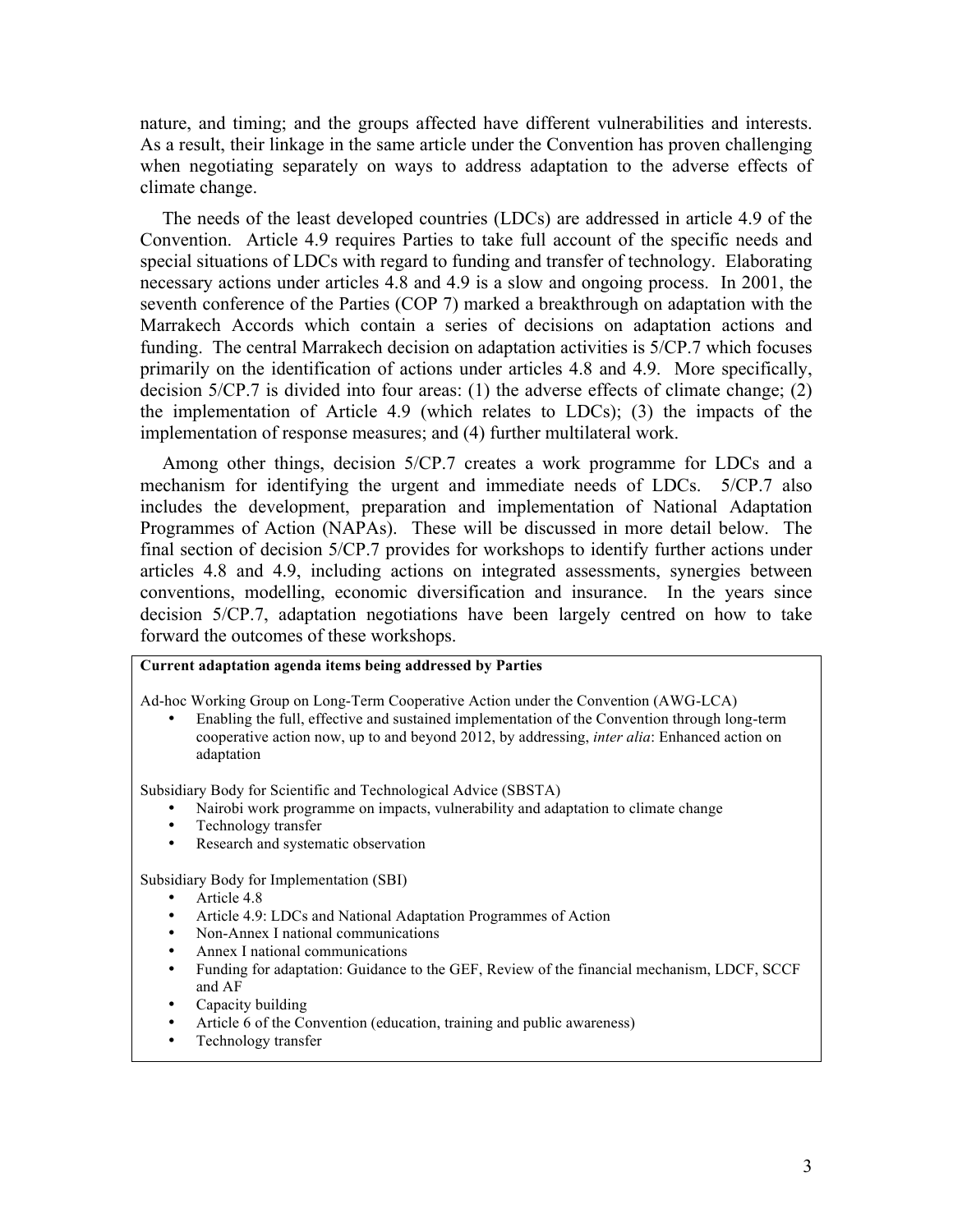## Further implementation of adaptation under the Convention

By COP 10 in 2004, the Parties recognized that gaps remained in the implementation of 5/CP.7, and agreed on decision 1/CP.10, which lays out areas in which further work is needed. With respect to the adverse effects of climate change, these areas included: information and methodologies; vulnerability and adaptation; modelling; reporting; and financial support to address the needs of developing countries. Decision 1/CP.10 mandates a series of workshops relating to the adverse effects of climate change and the impact of the implementation of response measures. The following workshops were held:

- 3 regional workshops on the adverse effects of climate change
- 1 expert meeting for small island developing states (SIDS) on issues of concern to the group
- 1 pre-sessional expert workshop on the impacts of response measures
- 1 pre-sessional expert workshop on economic diversification

The three regional workshops and the expert meeting for SIDS fall under the heading of 'adverse effects of climate change'. A synthesis report of the outcomes from the three regional workshops and the expert meeting for SIDS summarises some of the key outcomes of those meetings.<sup>9</sup> The two pre-sessional expert workshops were held in the context of the impact of the implementation of response measures. The workshops and meetings were organised to facilitate information exchange and to assist regional groupings of Parties to identify specific adaptation needs and concerns. Many of the recommendations emanating from the workshops and meetings were subsequently incorporated into a position developed by the G77 and China. The SBI has been attempting to negotiate a set of adaptation actions for nearly two years but to date has been unable to reach any conclusions.

At its last session in December 2009 (SBI 31), the SBI was invited to consider a draft decision text prepared by its Chairman with a view to recommending a draft decision for adoption at COP 16 (Mexico, 2010). Given the overriding priorities at the Copenhagen summit, time for negotiation was short, and little if any substantive progress was made toward a progressive outcome. The draft conclusion resulting from the negotiation (FCCC/SBI/2009/L.28) takes note of the documents issued to date on the implementation of Article 4.8 of the Convention, and decisions 5/CP.7 and 1/CP.10, including the document with the agreed G77 position. Adaptation funding issues are addressed in a number of these documents. Paragraph 3 of the draft conclusion welcomes the information and advice arising from the implementation of the Nairobi Work Programme (NWP); and in paragraph 4, the SBI asks its Chair to draft a decision text for adoption at COP 16 (Mexico, 2010). A number of Parties have informally discussed the folding 1/CP.10 negotiations on adaptation into those taking place in the AWG-LCA. Developing country Parties will need to consider whether this is a beneficial strategy.

<sup>-&</sup>lt;br>9 FCCC/SBI/2007/14, 3 May 2007.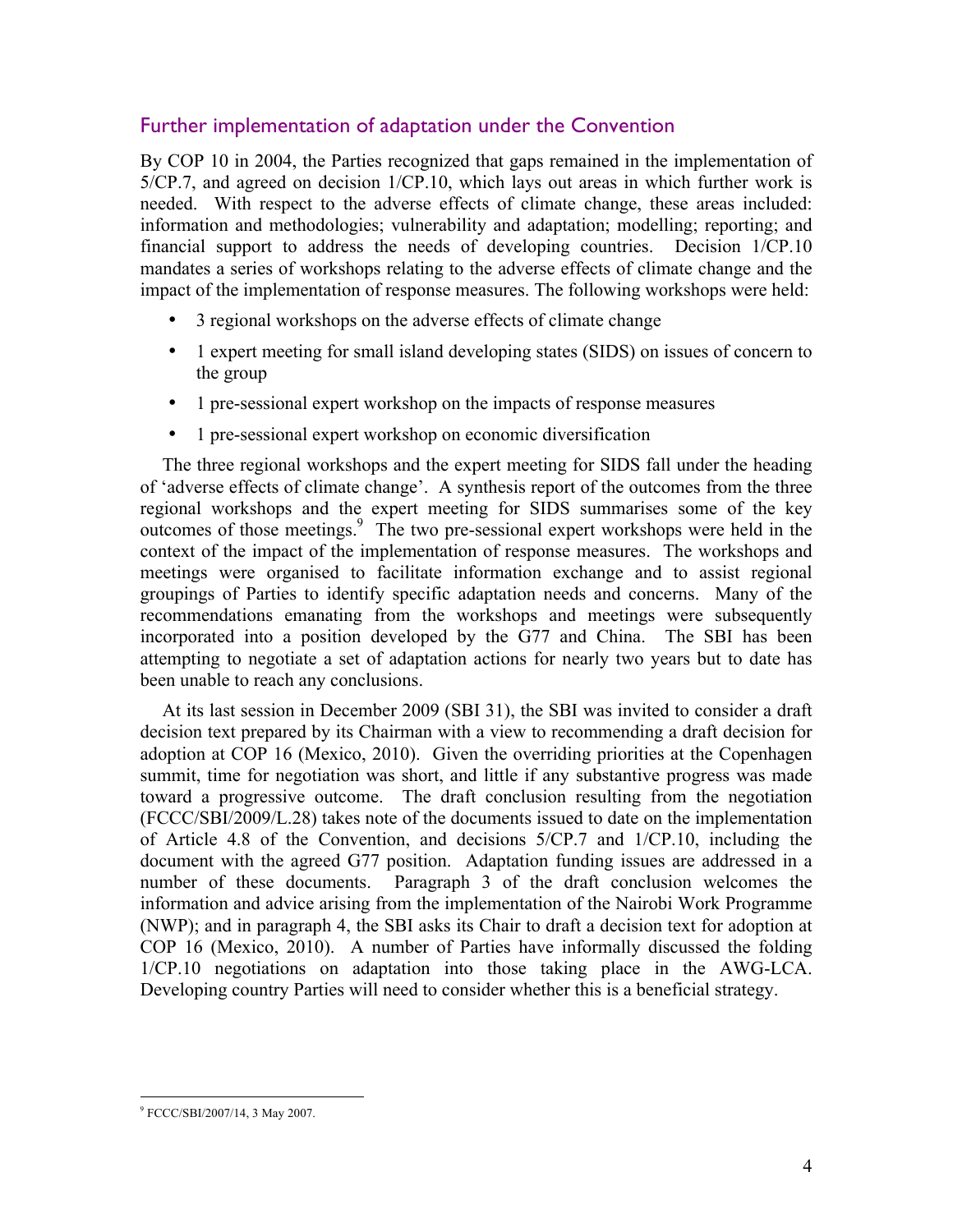#### Nairobi Work Programme

In section IV of decision 1/CP.10 the Parties to the Convention request SBSTA to develop a structured five-year work programme on the 'scientific, technical and socioeconomic aspects of impacts, vulnerability and adaptation to climate change'. While Parties agreed the basic framework of this work programme in 2005 at COP 11, a first phase of activities was not agreed until 2006 at COP 12 in Nairobi. The resulting, Nairobi work programme on impacts, vulnerability and adaptation to climate change (NWP) is designed around the following nine areas of work:

- 1. Methods and tools;
- 2. Data and observations;
- 3. Climate modelling, scenarios and downscaling;
- 4. Climate related risks and extreme events;
- 5. Socio-economic information;
- 6. Adaptation planning and practices;
- 7. Research;
- 8. Technologies for adaptation; and
- 9. Economic diversification

The objective of the NWP is to improve understanding of climate change impacts and vulnerability, so that countries can make informed decisions about adapting to climate change. The NWP has a second phase of activities currently scheduled through 2010, and it not clear at this time whether it will continue beyond that point.

The NWP was developed by the Subsidiary Body on Scientific and Technological Advice (SBSTA), a Convention body established to provide scientific and technological information and advice. Because SBSTA has no implementing authority, the activities currently agreed under the NWP framework are fairly passive in nature and include workshops, expert meetings and the publication and dissemination of information. During the negotiation of the NWP and its activities, the proponents of this working style argued that NWP activities had the ability to catalyse and co-ordinate concrete action on adaptation by Parties, organisations and other stakeholders at a range of different levels.

However, many of the developing countries were hoping for a programme that would result in more concrete actions, including the submission of written progress reports at each session of the SBSTA, which would reflect the views of Parties. Instead, progress during the first phase of the NWP was reported orally, which left many developing country Parties with the sense that the Convention's implementing bodies were not fully informed about the outcomes of the NWP.

In the context of the review of the activities of the first phase of the NWP at COP 14 in Poznan, the SBSTA recognized the catalytic role of the NWP and expressed its appreciation to the organisations that had undertaken, or had stated their intention to undertake, actions in support of the objective of the NWP. The SBSTA also provided the SBI with relevant information and advice emerging from the implementation of the first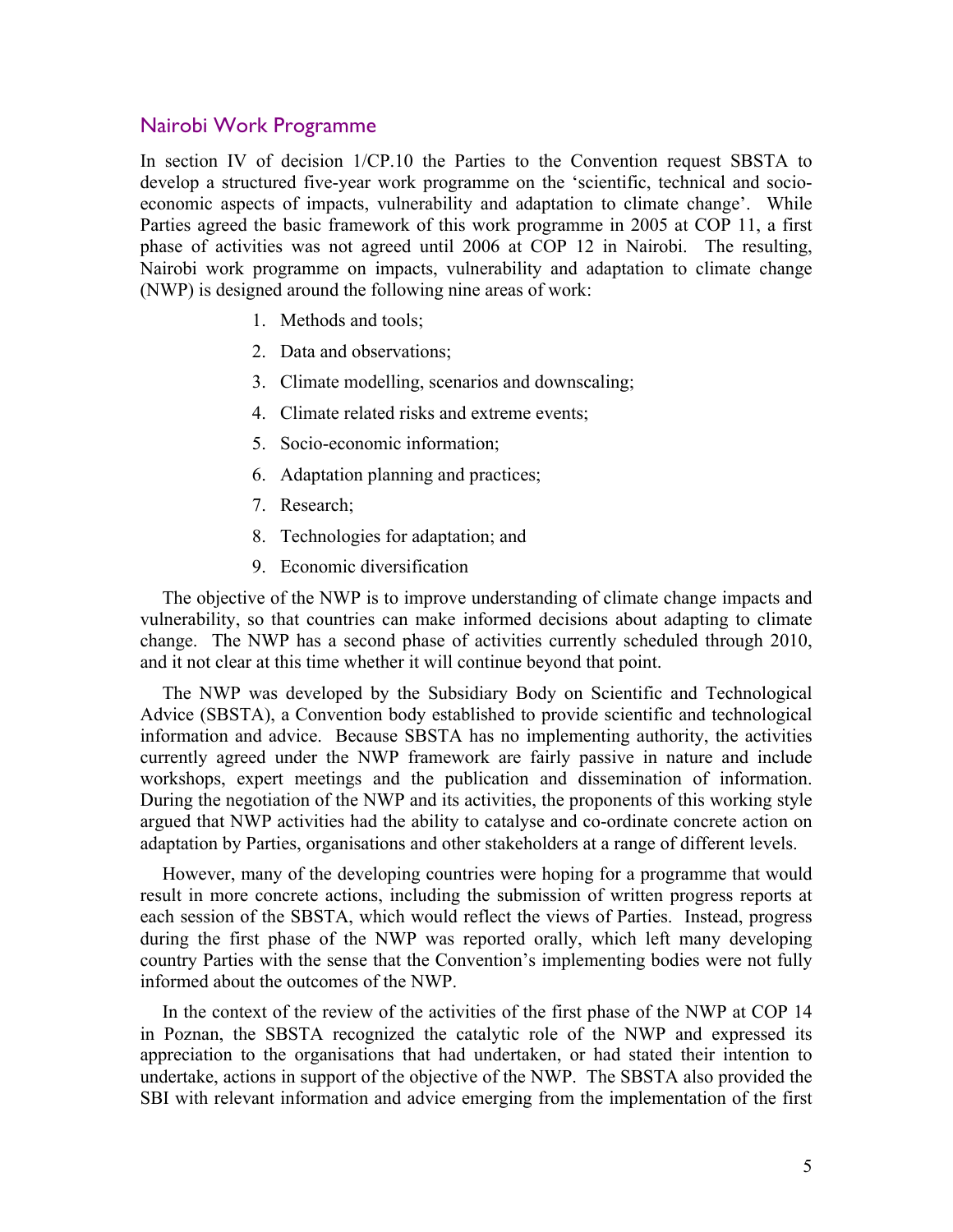phase of the NWP. Developing country Parties were particularly keen to do this as it provided an opportunity to place potential adaptation actions in front of the Convention's implementing body.

At various intervals in the NWP process, Parties have considered the possible need for a group of experts and the role they might have in the further development of the NWP. While the Group of 77 and China advocated strongly for an expert group from the outset. Their view was that an expert group could play a pivotal role in overall management of adaptation under the Convention as well as in facilitating the implementation of adaptation actions. Unfortunately, the Parties were unable to agree on the inclusion of an expert group in the modalities of the NWP. Instead, the discussions of an expert group have been 'strung out' over a number of sessions. At COP 14 in Poznan, the SBSTA again considered the possible need for a group of experts and the role that this group could play in the implementation and further development of the Nairobi work programme.

The developing countries were hoping to end up with a decision on the formulation of an Expert Group on adaptation; however, the developed countries were not in favour of this stating that it would be extremely difficult to represent the expertise required to address varying regional vulnerabilities in just one group. The developing countries countered that what was really at issue was geographical representation (developing countries are underrepresented), i.e. representation of needs rather than vulnerabilities. The final outcome was a decision to create a roster of experts from non-Convention organisations, i.e. organisational representation.

.While many have acknowledged that the topics covered by the NWP are relevant, its placement under SBSTA has served to re-enforce the fragmented manner in which adaptation is addressed under the Convention. Even though one of the expected outcomes of the NWP is to facilitate the implementation of decision 1/CP.10, in reality the flow of information between the SBSTA and SBI has been very limited.

## The LDC Work Programme and Scope for Capacity-building

Acknowledging that LDCs often lack the means to address their adaptation needs, decision 5/CP.7 established an LDC work programme, which includes:

- Preparation and implementation of NAPAs
- Strengthening climate change Secretariat and Focal Points
- Training in negotiation skills and language
- Promotion of public awareness
- Developing and transfer of technology

The specific scope for capacity building in LDCs is set out in an annex to decision 2/CP.7 (paragraph 17).

## National adaptation programmes of action (NAPAs)

Created by decision 5/CP.7, NAPAs (National Adaptation Programmes of Action) provide a process for Least Develop Countries (LDCs) to identify priority activities that respond to their urgent and immediate needs with regard to adaptation to climate change.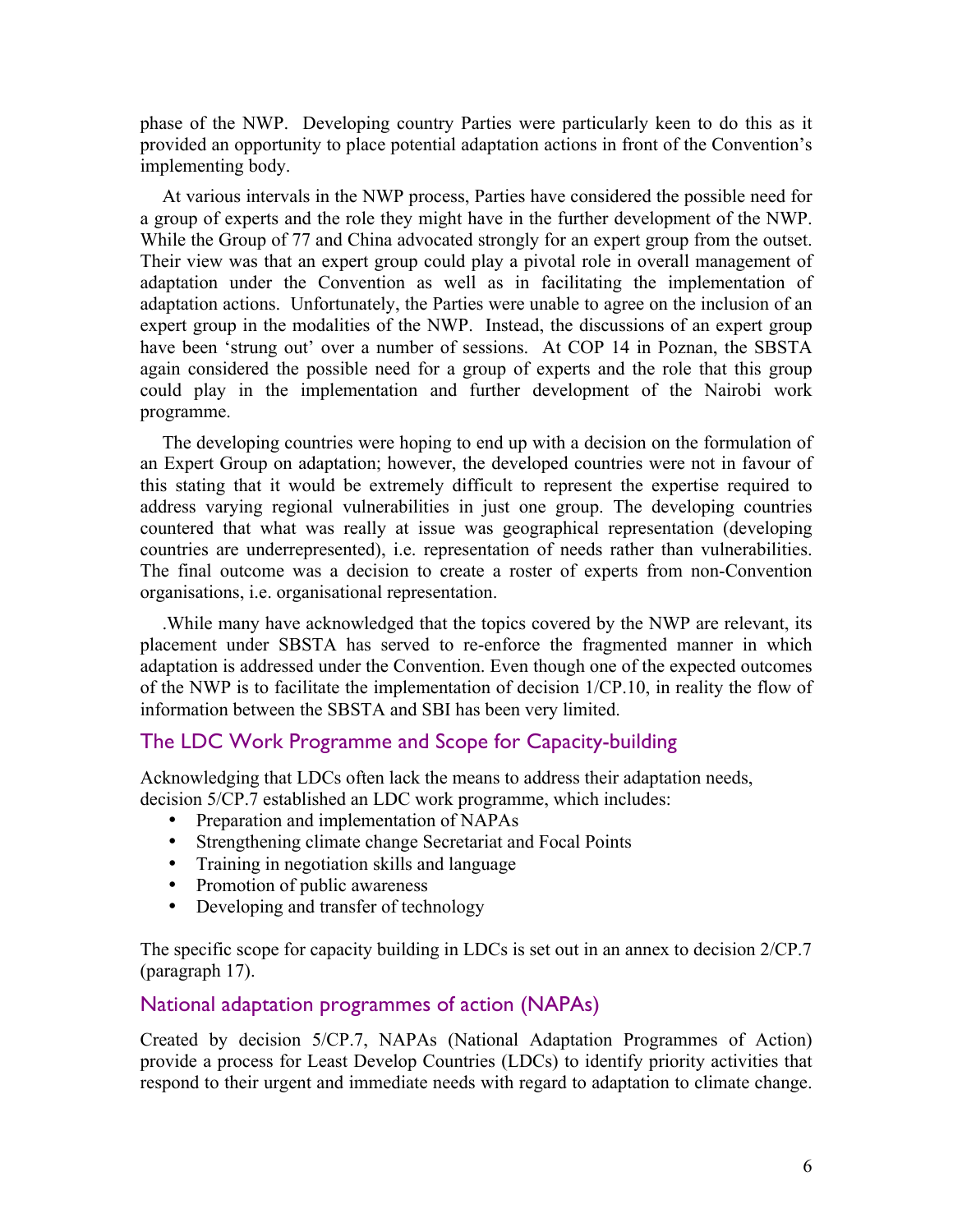The rationale for NAPAs rests on the limited ability of LDCs to adapt to the adverse effects of climate change.

The NAPA process is designed to use existing information at the grassroots level. The steps for the preparation of NAPAs include the synthesis of available information by a NAPA country team, a participatory assessment and review process, the identification of key adaptation measures as well as criteria for prioritizing activities, and the selection of a prioritized short list of activities. Upon completion, the NAPA is submitted to the UNFCCC secretariat, where it is posted on the website, and the LDC Party becomes eligible to apply for funding for implementation of the NAPA under the LDC Fund. A copy of the NAPA is also sent to the Global Environment Facility (GEF). To date 44 NAPAs have been submitted to the Secretariat.<sup>10</sup>

The process of preparing NAPAs has provided LDCs with extremely valuable experience, in particular in the areas of vulnerability assessments and the identification of adaptation needs. In fact, this level of experience is unique amongst developing countries. Unfortunately, the hopes of many LDCs that their NAPAs would be implemented on a timely basis have not been met. Some LDC Parties have begun to question the relevance of the urgent and immediate needs identified in NAPAs that are now more than a few years old.

Funding has been one of the primary hindrances in the implementation of NAPAs. While the level of funding required to implement the urgent and immediate adaptation needs of the LDCs has been estimated at approximately US\$2 billion, estimated financing for proposals submitted to the GEF will not exceed US\$85 million, and the current level of funds in the LDC Fund is US\$176m. In addition, a number of LDCs believe that accessibility to the LDCF is not fully understood by the implementing agencies, since they are not always part of the regional dialogue that takes place between the GEF and the LDCs. Co-financing requirements are also a real obstacle facing the LDCs.

With no real mechanism for implementing priority projects identified under NAPAs and limited amounts of funding (see further discussion below), it is not surprising that many LDC Parties have expressed their disappointment in the progress of the NAPA process.

## Least Developed Countries Expert Group (LEG)

The COP established the Least Developed Countries Expert Group (LEG) in 2001 to advise on the preparation and implementation strategy for NAPAs (decision 29/CP.7). The LEG meets twice each year, and reports on its work to the SBI.

At COP 13 in Bali (December 2007), the Parties reviewed the progress of the LEG, the need for continuation of the group and its terms of reference and decided to extend the mandate of the LEG under the terms of reference adopted by decision 29/CP.7.

COP 13 also requested the LEG to develop a work programme that contains its objectives, activities and expected outcomes and takes into account the results of the stocktaking meeting and the Nairobi work programme on impacts, vulnerability and

<sup>&</sup>lt;sup>10</sup> See unfccc.int under adaptation.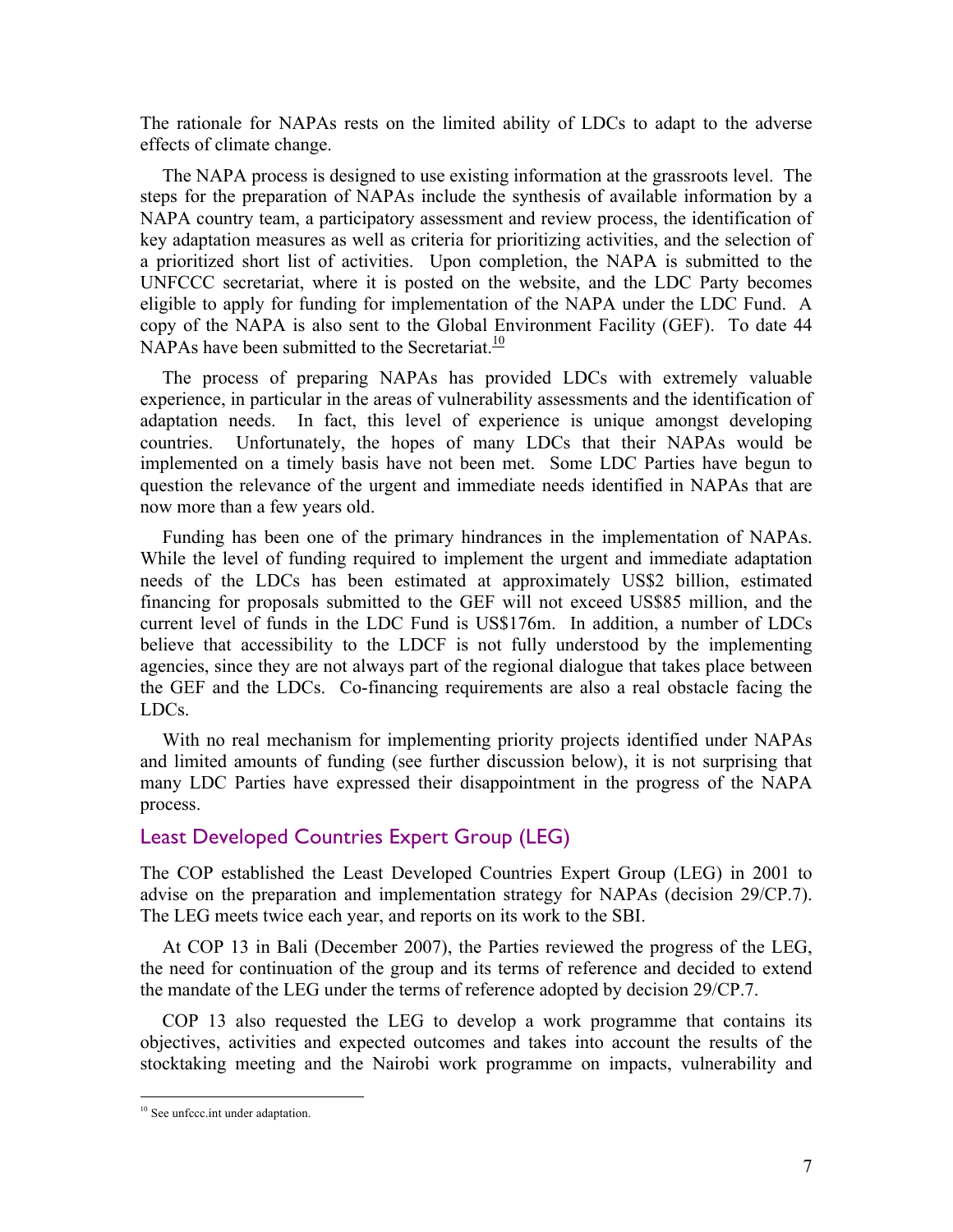adaptation to climate change. The LEG prepared its work programme for 2008 – 2010 and presented it to the SBI in June 2008.<sup>11</sup>

The LEG has been very important for the LDCs. It played a significant role in the preparation of the NAPAs. It is expected that the LEG will continue to play an important role in the implementation of NAPAs. Indeed, the LEG has a mandate to prepare and disseminate a step by step guide on NAPA implementation. However, many LDCs feel that the LEG, and the LDCs programme in general, are facing a severe limitation of resources.

## Financing Adaptation

The Convention provides for financial transfers from Annex II Parties to developing country Parties under articles 4.3 and 4.4. Article 4.4 considers developing country Parties that are 'particularly vulnerable' to the adverse effects of climate change. At COP 7 in Marrakech, the following funds were created to supplement funds contributed to the Global Environment Facility (GEF), the operator of the Conventions' financial mechanism $^{12}$ :

- An LDC fund, under the Convention, to address the work of the LDC work programme;
- A Special Climate Change Fund (SCCF), under the Convention, to finance adaptation, technology transfer, climate change mitigation, and economic diversification; and
- An Adaptation Fund, under the Kyoto Protocol, to support concrete adaptation projects and programmes.

The GEF has been entrusted to operate both the LDCF and the SCCF. A body under the Convention called the Adaptation Fund Board (AFB) operates the Adaptation Fund. Financing provisions under the Copenhagen Accord, the controversial document emanating from the high-level segment of the December 2009 Copenhagen summit, are discussed in more detail below.

**Current funding opportunities for adaptation include**:

- the GEF Trust Fund, including support for vulnerability and adaptation assessments as part of national communications;
- the Least Developed Countries Fund (LDCF) under the Convention;
- the Special Climate Change Fund (SCCF) under the Convention;
- The Adaptation Fund (AF) under the Kyoto Protocol and managed by the AFB.

**Estimated future funding needs**: 13

| <b>UNDP</b>   | USD 86 billion by 2015              |
|---------------|-------------------------------------|
| World Bank    | USD $10-40$ billion by $2030$       |
| Oxfam         | Greater than USD 50 billion by 2030 |
| <b>UNFCCC</b> | USD 28-67 billion by 2030           |

<sup>&</sup>lt;sup>11</sup> See FCCC/SBI/2008/6, 19 May 2008.

<sup>&</sup>lt;sup>12</sup> See UNFCCC, article 11.

<sup>13</sup> FCCC/TP/2008/7, 26 November 2008.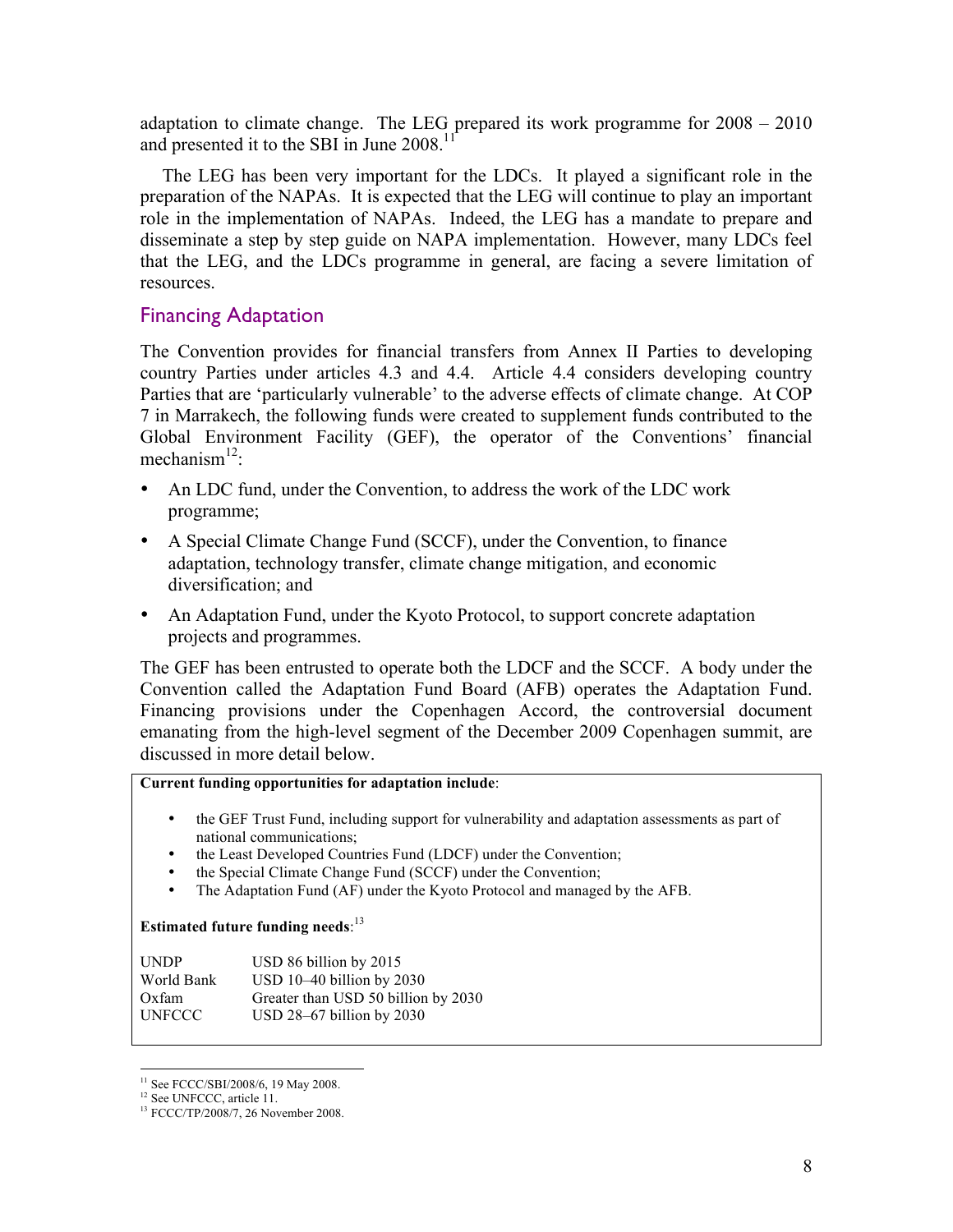The lack of adequate financing for adaptation is a major concern for developing countries, and one of the major failings of the Convention process thus far. Despite the clear language of Convention articles 4.3 and 4.4, funding for adaptation has eroded almost completely under the Convention's financial mechanism. The GEF's climate change focal area lacks a formal operating programme on adaptation. The apparent preference of the implementing agencies for larger projects, the GEF's cumbersome application procedures and co-financing requirements often deter countries from seeking funding.

While the LDC Fund, Special Climate Change Fund and Adaptation Fund were created in part to respond to these shortcomings, these funds are clearly insufficient, and many pledges of support for projects through these processes remain unfulfilled. Even when the Adaptation Fund is fully operational, new sources of funding will clearly be needed in addition to existing funding under the Convention.

Negotiations under the Ad-hoc Working Group on Long-term Cooperative Action (AWG-LCA) provide scope for guaranteeing regular, adequate and additional sources of funding for adaptation. A number of developing country proposals link funding for adaptation needs to GHG emissions, consistent with the polluter pays principle. The AWG-LCA and progress on financing provisions in the Copenhagen Accord will be discussed in more detail in the following sections.

## Adaptation under the LCA process

The thirteenth session of the Conference of the Parties (COP 13) in Bali, December 2007 adopted the Bali Action Plan (decision 1/CP.13), which identifies adaptation as one of the five key building blocks required (shared vision, mitigation, adaptation, technology and financial resources) for a strengthened future response to climate change. One of the primary aims of the Bali Action Plan (BAP) process is to enable the full, effective and sustained implementation of the Convention through long-term cooperative action, now, up to and beyond 2012 (BAP, paragraph 1).

The Bali Conference was the start of negotiations to enhance the international climate change regime by the end of 2009 while setting a clear roadmap for negotiations - the Bali Road map process. It is worth noting that the BAP separates the adverse effects of climate change and the impacts of response measures into separate paragraphs. There is the hope on the part of a number of developing country Parties that this will facilitate separate discussions on these two issues.

There is no consensus in the G77  $\&$  China as to where in the negotiating process response measures should be considered. In fact some developing countries see the relevance of response measures in the transfer of technology. Developing countries have begun to consider impacts of response measures beyond the more 'traditional' oilproducing country examples, e.g. impacts created by a change in livelihoods resulting from biofuel production in Djibouti. Accordingly they do accept the consideration of this issue under adaptation. In order to push the adaptation discussion forward, a number of developing countries have begun to examine more closely the advantages and disadvantages of including response measures in negotiations on adaptation.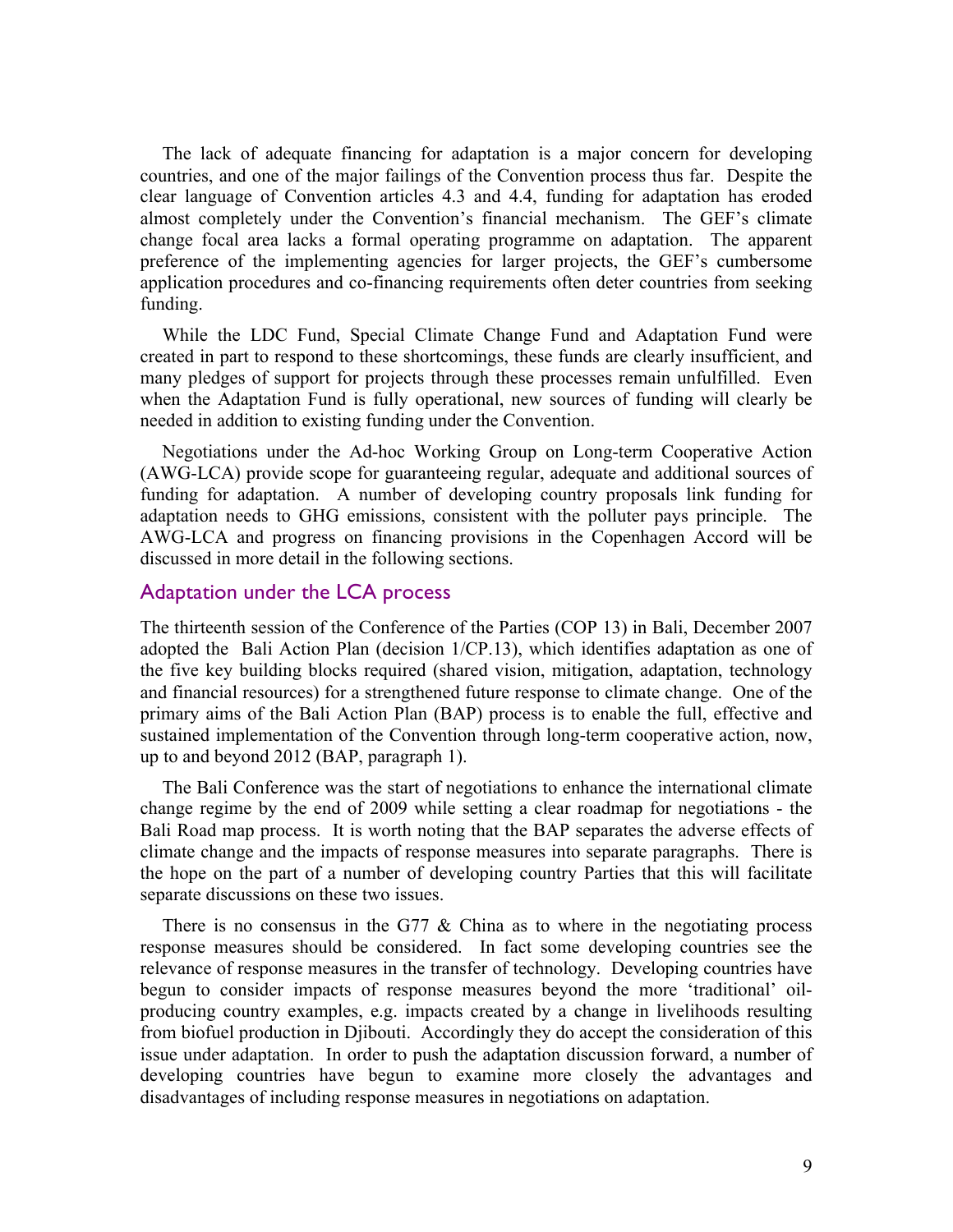The Bali Action Plan is being negotiated under the Ad Hoc Working Group on Longterm Cooperative Action under the Convention (AWG-LCA). At the eighth session of the AWG-LCA in December 2009, Copenhagen, the bulk of the discussion on adaptation was conducted in a small drafting group. The G77 and China (G77) worked hard to develop common positions, but differences persist on the definition of vulnerability to the adverse effects of climate change and the inclusion of response measures. Vis a vis Annex I Parties, there is still no agreement, inter alia, on an international mechanism to address loss and damage, the method of assessing delivery of support for adaptation actions, and the infrastructure for implementing adaptation under the Convention. There was also some debate as to whether or not the approach to adaptation under the Convention should be given a name, and if so, what it should be called (e.g. framework, or programme).

The text as it currently stands has a number of brackets around areas where there is no consensus, and various options for a number of paragraphs. Highlights on key issues for developing country Parties are as follows:

- A Copenhagen Adaptation Framework for Implementation (CAFI) is envisioned;
- On the international mechanism to address loss and damage, there are two options on the table: 1) the original language proposed by the Alliance of Small Island States (AOSIS), supported by many G77 members; and 2) the consideration of activities related to insurance, loss and damage at local, national and regional levels, and further investigation into the possible need for a global mechanism;
- On the vulnerability issue, the developing countries are down to two options: 1) prioritisation of all developing countries; and 2) prioritisation of particularly vulnerable countries using the language of the Bali Action Plan (i.e. especially LDCs, SIDS and taking into account countries in Africa subject to droughts, desertification and floods);
- Response measures is still in brackets in many paragraphs especially paragraph one. Response measures is also linked to adaptation to the adverse effects of climate change in the Copenhagen Accord. See further discussion below.
- The issue of institutional arrangements under the Convention to support adaptation action at all levels (international, regional and national), was a controversial issue. While developing countries insisted on creation of new institutions, the developed countries maintained that it would be better to strengthen existing ones.

At COP15 the mandate of the AWG-LCA was extended to COP16 and the basis of ongoing work on adaptation will be the text described in this section (as well as any further work undertaken by the COP, which could include the Copenhagen Accord). The first substantive discussions under the AWG-LCA took place at its tenth meeting in Bonn, Germany, from 31 May through 11 June 2010.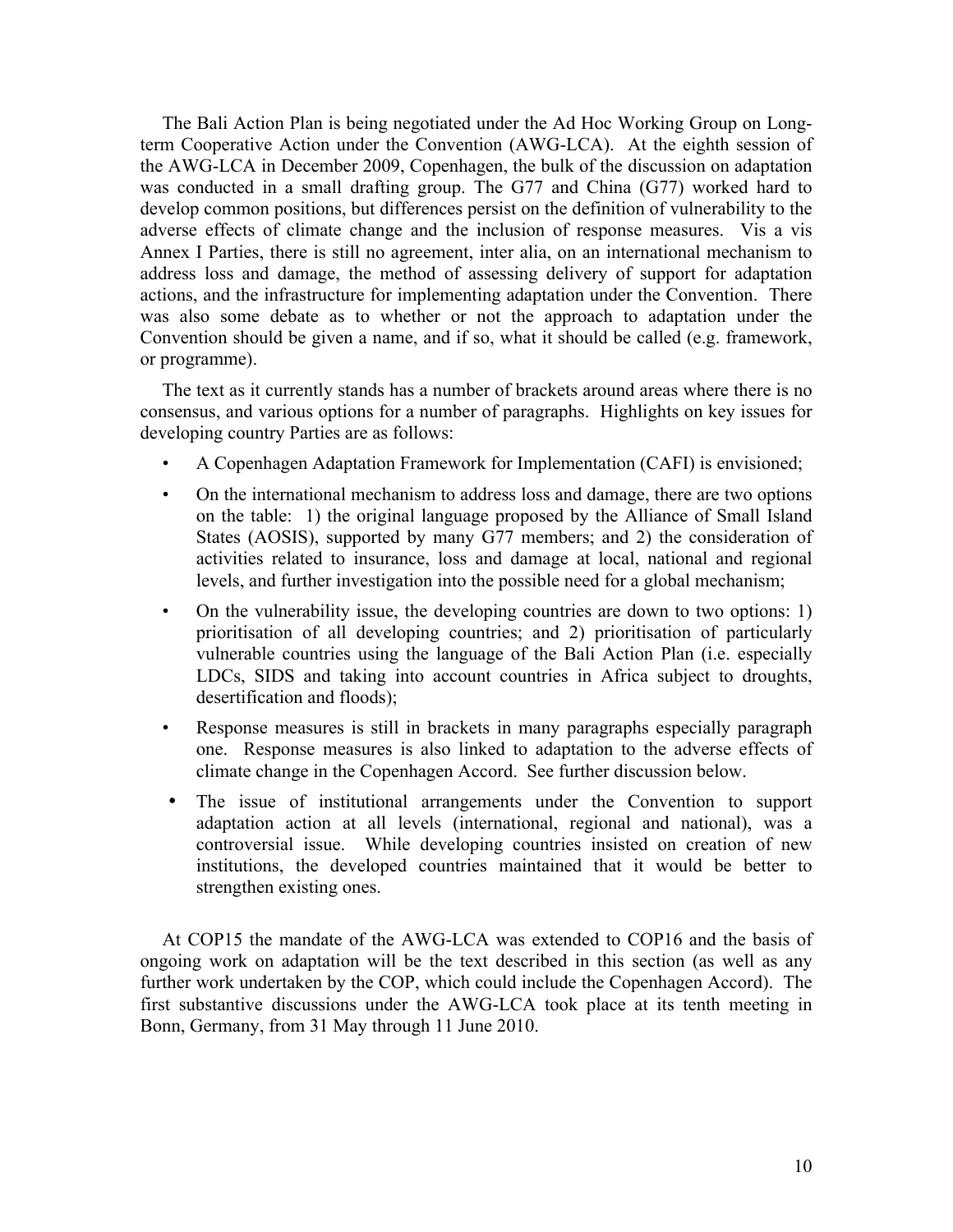## Adaptation under the Copenhagen Accord

The most discussed outcome of the December 2009 Copenhagen climate change conference is a decision by the Parties to the UNFCCC to 'take note' of a twelveparagraph political declaration. The process of negotiating this political declaration, called the Copenhagen Accord (Accord), was conducted primarily by Heads of State and their Ministers, working in parallel with negotiations going on in the AWG-LCA and the AWG-KP. Some countries opposed the Accord not only because it lacked substance, but also because of the non-transparent manner in which it was drafted – by a small, selfselected group. Many Parties felt offended by this process, which lacked a mandate and could be seen to violate the principles of the United Nations.

The final version of the Accord is attributed to the work of five countries late on the last official day of the conference (Friday, 18 December). The five countries were Brazil, South Africa, India and China (a newly visible coalition called the BASIC countries) and the United States.

When this draft was presented to Parties in the final plenary session objections were raised by a number of Parties including Bolivia, Cuba, Nicaragua, Sudan, Tuvalu and Venezuela. After many hours of further discussion, all Parties could agree to do was 'take note' of the Accord; and in a notification to Parties, the Executive Secretary of the Convention clarified that

*…since the Parties…merely took note of [the Accord], its provisions do not have any legal standing within the UNFCCC process even if some Parties decide to associate themselves with it.* 

The Executive Secretary went on to say that '*the Accord is a political agreement, rather than a treaty instrument…*'. For purposes of the COP 15 report, Parties that stated their wish to be associated with the Accord by a 31 January 2010 cut-off date will be listed in the chapeau of the Accord, but Parties are also free to associate themselves with the Accord at any time they wish. At this writing, 134 Parties have associated themselves with the Accord.

The Accord asks Annex I and non-Annex I Parties to provide planned emissions reduction targets (Annex I) or mitigation actions (non-Annex I) to complete a set of blank appendices. The deadline provided in the Accord for submitting these actions is 31 January 2010. The Accord states that Least Developed Countries (LDCs) and Small Island Developing States (SIDS) may fulfil this requirement voluntarily on the basis of support, but it is not clear what the nature of this support might be or if LDCs and SIDS will be held to two-year reporting requirements set out in paragraph 5 of the Accord. The UNFCCC Secretariat will maintain an updated record of Party communications related to the Accord (submitted before and after 31 January) on the UNFCCC website.

To date, much of the focus of commentary on the Accord has been on its mitigation provisions, which appear to reflect a new willingness on behalf of developing countries with emerging economies to have their mitigation actions measured internationally. From an adaptation standpoint, however, the Copenhagen Accord rolls back the clock. In the first operative paragraph of the Accord, the physical impacts of climate change on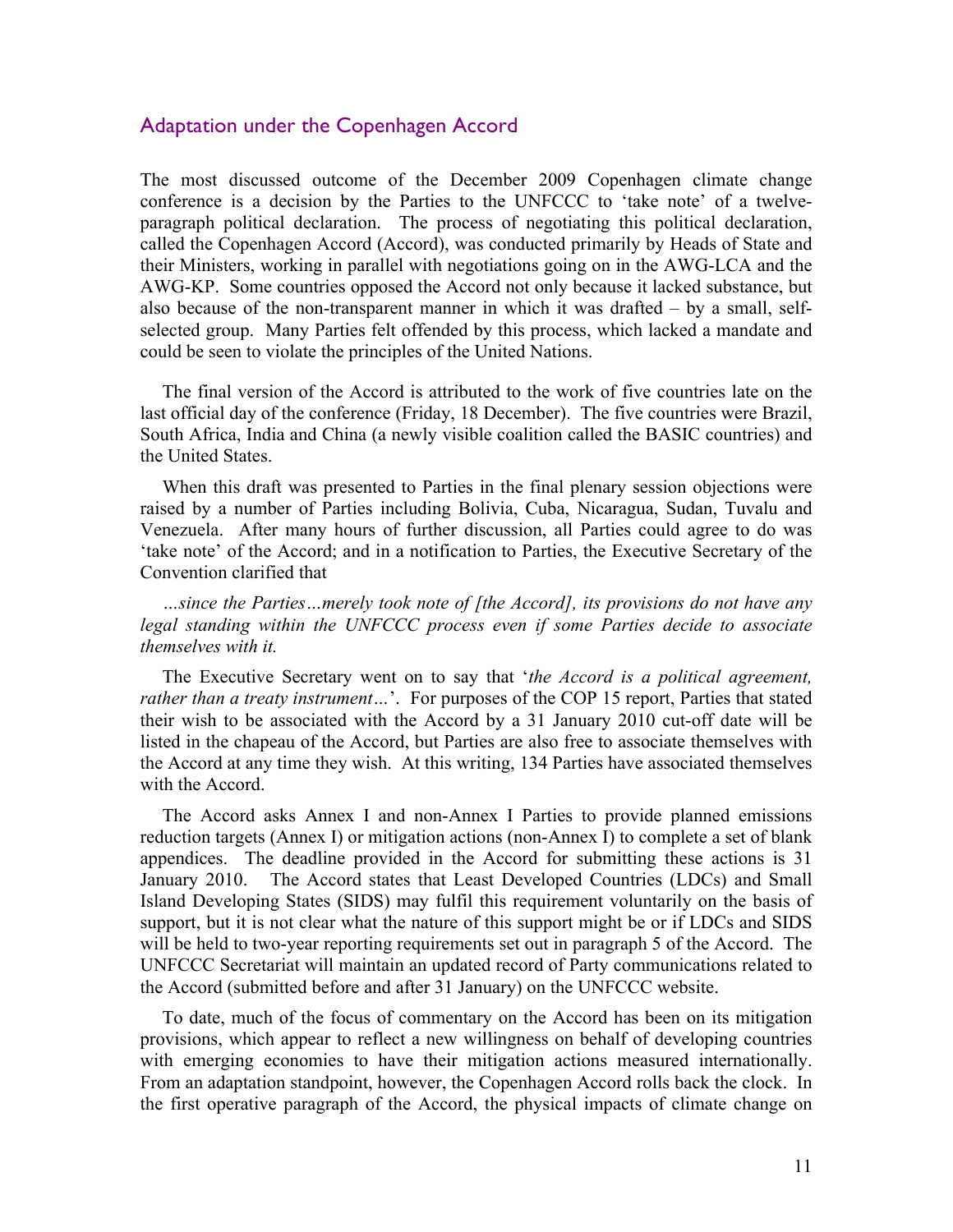vulnerable developing countries and the potential economic impacts of mitigation on oilproducing countries are linked. Paragraph 3 of the Accord, which deals specifically with adaptation, goes a step further - saying in effect that adaptation actions consist of both addressing the physical adverse effects of climate change and the potential economic impacts of response measures. Article 4.8 of the Convention forged this link by requiring full consideration of the actions necessary to meet the specific needs and concerns of developing country Parties 'arising from the adverse effects of climate change and / or the impact of the implementation of response measures', including actions relating to funding, insurance and the transfer of technology.

Many developing countries have very strong positions regarding the level of ambition of emission reductions as well as the maximum level of increase of temperature (<1.5 degrees Celsius). The Accord indicates that the reduction of global emissions should aim to hold the increase in global temperature below 2 degrees Celsius. Yet, it includes no assurances that this goal will be reached. In fact, even limiting temperature rise to 2 degrees was considered too high and threatened severe impacts, particularly for the most vulnerable countries. Without ambitious cuts of greenhouse gases, it is difficult to see how best adaptation efforts will be sufficient to cope in the long run.

The adverse effects of climate change and the impacts of response measures (measures taken to mitigate GHG emissions) have different causes, nature, and timing; and the groups affected have different vulnerabilities and interests. As a result, their linkage in the same article under the Convention has proven challenging when negotiating separately on ways to address adaptation to the adverse effects of climate change, especially in regard to the levels of funding required. Led by the Alliance of Small Island States (AOSIS), a number of developing countries fought successfully at 2007 the Bali conference to de-link these two concepts in the Bali Action Plan (BAP).

While the BAP continues to address both issues, response measures are addressed in its mitigation section, and adaptation to the adverse effects of climate change is addressed in a separate subparagraph. In the run up to Copenhagen, attempts by certain Parties to re-insert response measures into legal text on adaptation have been resisted by many Annex I and non-Annex I Parties, and language on response measures is currently bracketed in the AWG-LCA draft decision on adaptation. While the provisions of the Copenhagen Accord are not legally binding, as a political 'statement of intent', and possible 'tie breaker' in future negotiating processes, the re-unification of adaptation and response measures is cause for concern.

The 'adaptation paragraph' of the Accord (paragraph 3) begins by stating that 'adaptation to the adverse effects of climate change and the potential impacts of response measures is a challenge faced by all countries'. In addition to perpetuating the response measures link, this statement ignores the principle of common but differentiated responsibilities and respective capabilities underpinning the Convention. The risks and burdens of adapting to climate change will fall on those Parties least responsible for the impacts and with the most limited capacity to cope.

The Convention obliges developed country Parties to assist developing country Parties which are particularly vulnerable to the adverse effects of climate change to meet the cost of adapting to those adverse effects. Nevertheless, the Convention does not explicitly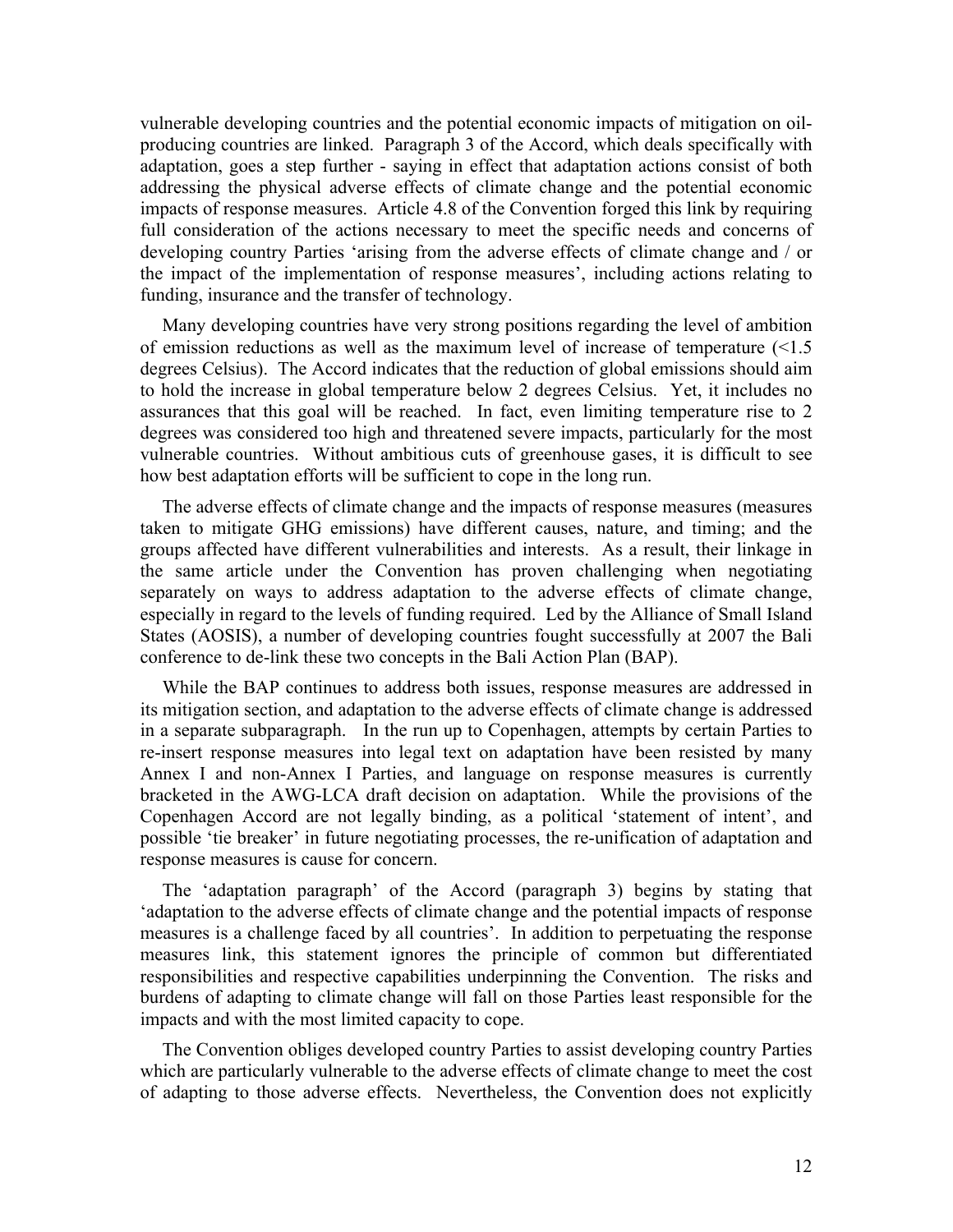indicate who these particularly vulnerable countries are. The BAP helps to clarify this issue, specifying that international cooperation to support urgent implementation of adaptation actions must take

*…into account the urgent and immediate needs of developing countries that are particularly vulnerable to the adverse effects of climate change, especially the least developed countries and small island developing States, and further taking into account the needs of countries in Africa affected by drought, desertification and floods.* 

In the negotiations leading up to the Copenhagen conference, the definition of particularly vulnerable developing countries became a contentious issue. There is concern amongst certain developing country Parties that this BAP language not only prioritises the needs of some developing countries over others but will limit their ability to access funding and other support for their own adaptation needs. These countries have advocated the use of the following characterisation of vulnerability found in the Convention's preamble:

*Recognising further that low-lying and other small island countries, countries with low-lying coastal, arid and semi-arid areas or areas liable to floods, drought and desertification, and developing countries with fragile mountainous ecosystems are particularly vulnerable to the adverse effects of climate change…* 

The vulnerability issue has become one of the 'stickiest' in the LCA negotiations on adaptation, and the language of the Accord provides little additional clarity. Paragraph 3 of the Accord, which addresses adaptation, preserves the terminology of the BAP, referring to the need for urgent action in particularly vulnerable developing countries, especially LDCs and SIDS. Then, rather awkwardly, the African continent, instead of specific countries in Africa, is included in the list of particularly vulnerable countries, which is a departure from the BAP. This departure may be an outcome of the influence of the African parties who attended the drafting of the Accord as it is repeated again in paragraph 8 of the Accord.

Unfortunately, paragraph 8 of the Accord, which addresses funding, is not consistent in its characterisation of vulnerability. It prioritises adaptation funding for the 'most vulnerable developing countries, such as LDCs, SIDS and Africa'. The term 'most vulnerable developing countries' is a new formulation that does not appear in either the Convention or the BAP. In addition, the words 'such as' convey the notion that LDCs and SIDS (and Africa) are part of a much longer list of 'most vulnerable countries'. The internally inconsistent treatment of vulnerability in the Accord reduces its value as a means of resolving this difficult issue as negotiations on adaptation continue.

While paragraph 8 does prioritise adaptation funding for vulnerable developing countries, this will do little good where the funds do not exist – a chronic problem with adaptation funding under the Convention. The Accord does not provide a dedicated source of funds for adaptation. Short-term funding pledges 'approaching' USD 30 billion for the period 2010 – 2012 call for a 'balanced' allocation between adaptation and mitigation', but balanced does not mean equal, and it is not clear how this balance will be determined. Over the long-term, it is not at all clear that funding for adaptation is included in the USD 100 billion annual pledge to 2020 (between 2013-2019 the Accord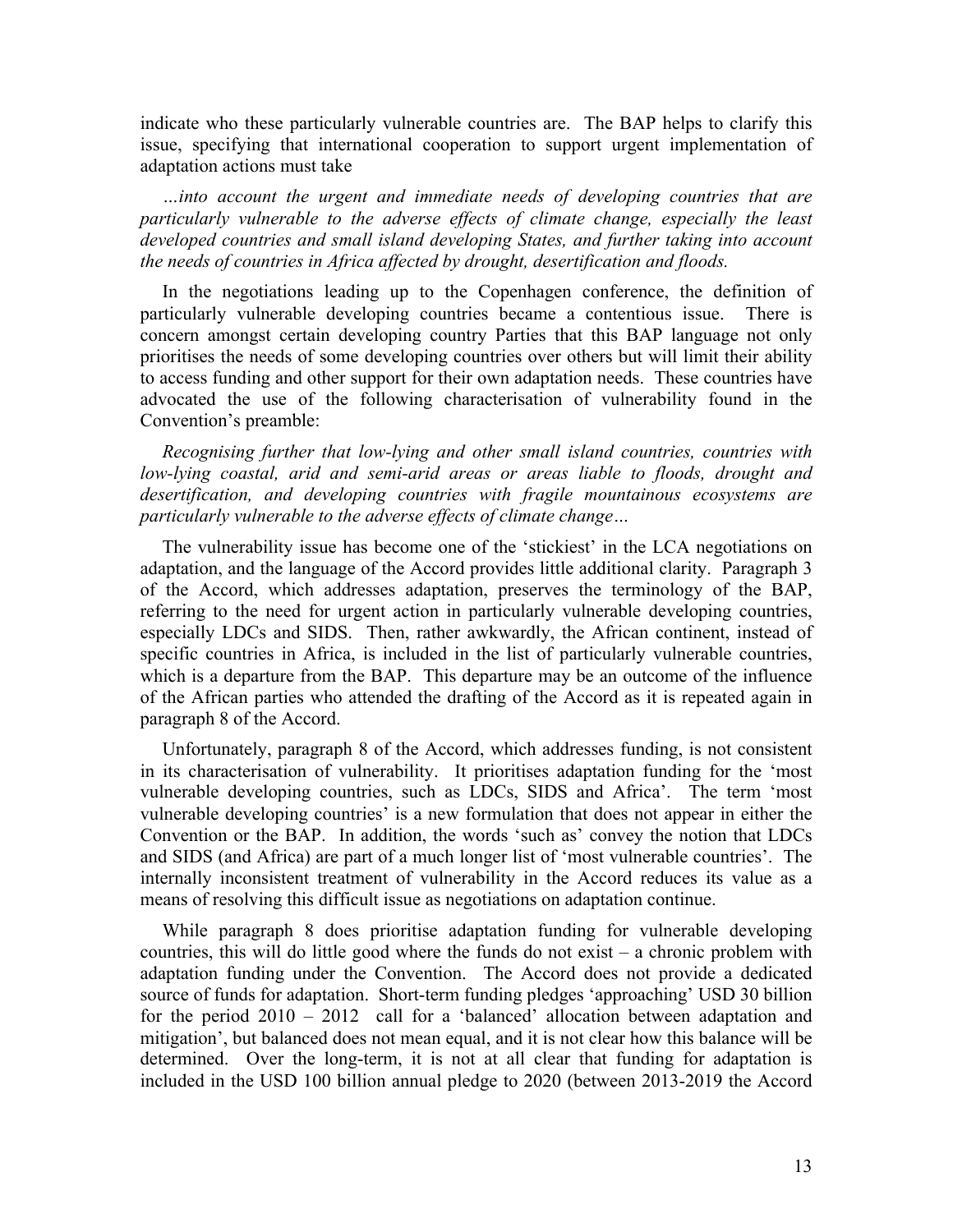does not explicitly specify any amount of funding). This figure is tied to 'the context of meaningful mitigation actions and transparency on implementation'.

New multilateral funding for adaptation is discussed subsequently in a separate sentence in the paragraph. In the best case, where funding for adaptation is deemed to be included in the Accord's long-term funding goal, there is no mechanism for determining the public / private funding mix, nor how and where this money will be spent. Negotiations under the finance building block of the BAP have been some of the most polarised, and the Accord provides no direction to the AWG-LCA on a way forward here. In addition, calls from SIDS and other developing country Parties for burden-sharing and compensation mechanisms to deal with loss and damage arising from the impacts of climate change are not touched upon at all in the Accord.

The Accord envisions that the bulk of funding being pledged by the developed country Parties will flow through a Copenhagen Green Climate Fund, meant to be an operating entity of the Convention's financial mechanism (currently the Global Environment Facility or GEF). The GEF funding process has been criticised regularly for slowing down the funding process and for discriminating against smaller developing countries, which often have limited capacity to apply for and absorb sizable amounts of funding – not to mention difficulties complying with co-funding requirements. Developing countries have called for a reform of the financial mechanism with an architecture similar to the Kyoto Protocol's Adaptation Fund. In other words, one that brings the governance of financial resources under more direct control of the Parties, including the ability to access funds directly instead of through an intermediary international implementing agency. Arriving at robust financial arrangements for funding current and future adaptation needs will require a significant amount of additional work by the Parties.

For a number of years, developing country Parties have called for concrete infrastructure under the Convention to guide the implementation of adaptation action. The Accord makes no provision for this infrastructure; however, it does provide for the creation of both REDD+ and technology mechanisms. A REDD+ mechanism would be aimed at efforts to mitigate greenhouse gas emissions; and while the technology mechanism is meant to support action on adaptation and mitigation, past experience with the UNFCCC's Expert Group on Technology Transfer (EGTT) has shown that the development of mitigation technologies has been emphasised over that of adaptation technologies. For adaptation issues to receive the level of attention required under the Convention, an approach will need to be organised that includes a mechanism capable of assisting vulnerable Parties to identify needs, effectively access support and cope with unavoidable loss and damage. The Accord stresses the need to establish a comprehensive adaptation programme which includes international support, but falls short of identifying an appropriate mechanism for doing this.

Enhanced action on adaptation under the Convention is one of the most important outcomes for LDCs and SIDS, which will be most severely impacted by the adverse effects of climate change, have limited capacity to deal with these effects and did little to create them in the first place. The Accord places greater emphasis on mitigation actions and support, which reflects the priorities of the final group of Parties involved in drafting it. While it is yet unclear how influential the language of the Accord will be in the further work of the AWGs-LCA and -KP, the linkage of adaptation and response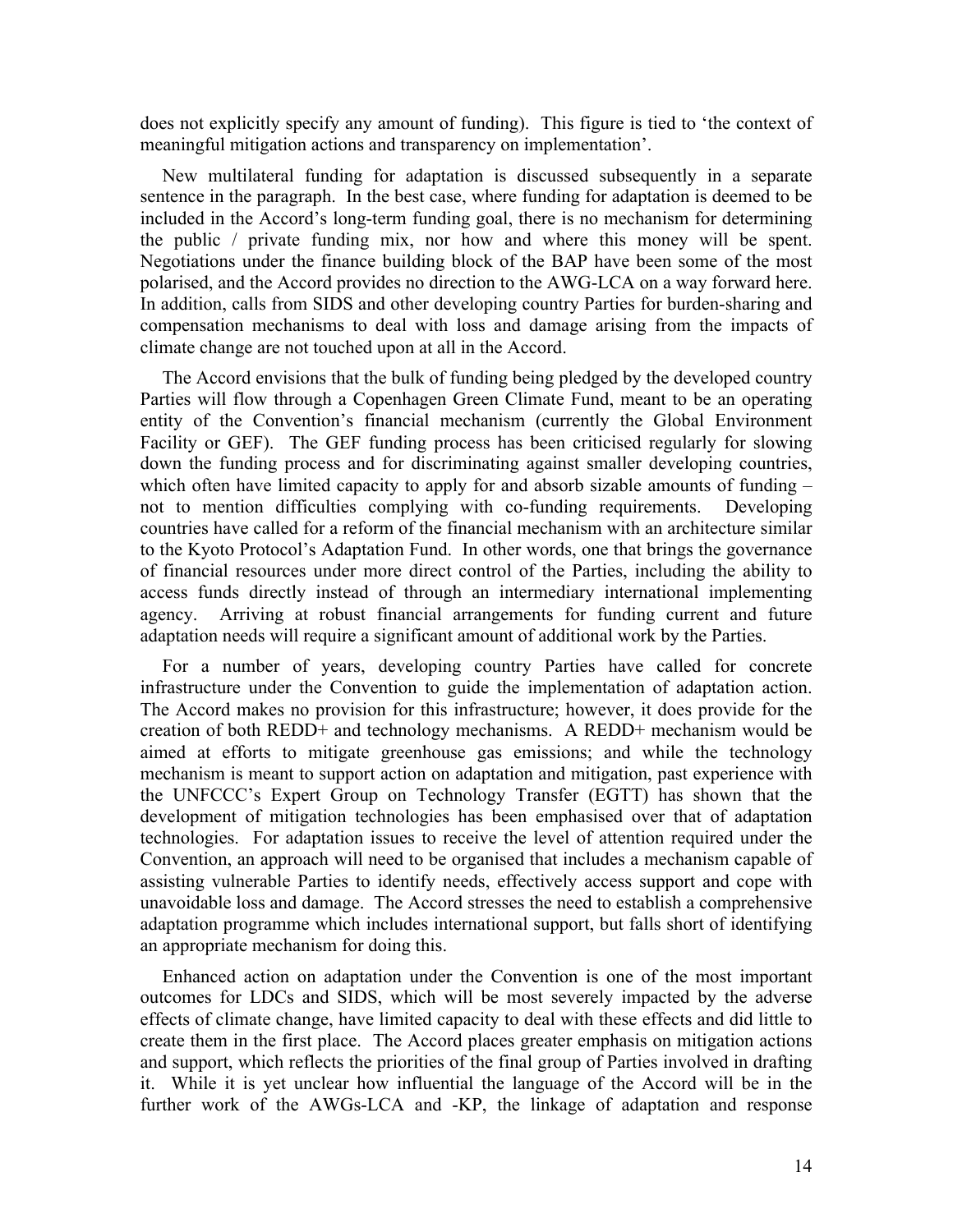measures threatens to undo the delicate but clear separation of these two issues achieved under the Bali Action Plan.

The decisions extending the mandates of the LCA and KP processes, request the working groups to continue their work on the basis of the draft texts negotiated in parallel to the Copenhagen Accord. The fact that the Accord was not adopted in Copenhagen and a mechanism for implementing its provisions is not in place, may provide some comfort that the more detailed negotiating texts will survive. Nevertheless, the political nature of the Accord and its non-binding status under the UNFCCC process could provide the impetus for moving global climate change decisions outside the UNFCCC forum, e.g. to the G8, G20 or the MEF (Major Economies Forum). The emergence of the BASIC group of developing countries and the openness with which they are conducting their meetings may be an indication of their willingness to move in this direction. This would do most harm to particularly vulnerable developing country Parties, which rarely have a direct voice in these more exclusive international country groupings. To ensure the fairness and transparency of the process for the particularly vulnerable, it is critical that international climate change decision-making remains under the aegis of a UN body like the UNFCCC.

## **Conclusions**

Recent science shows that human-induced climate change is occurring now and at the upper ranges of most projections. The developing country Parties that are the most vulnerable to the adverse effects of climate change have contributed the least to global emissions. This presents a compelling case for assistance. It is the needs of these vulnerable countries that should be driving current negotiations on adaptation actions and funding. While there are currently a wide range of ideas that have been articulated and put on the table in the LCA process, the approach to adaptation under the Convention must be able to assist developing country Parties in determining and expressing their adaptation needs while responding to these prioritised needs in an organised and equitable manner. A successful approach to adaptation under the Convention must be bolstered by political will on the part of those most responsible and most able to address the causes of climate change. $14$ 

<sup>&</sup>lt;sup>14</sup> Mace (2006), p. 72.